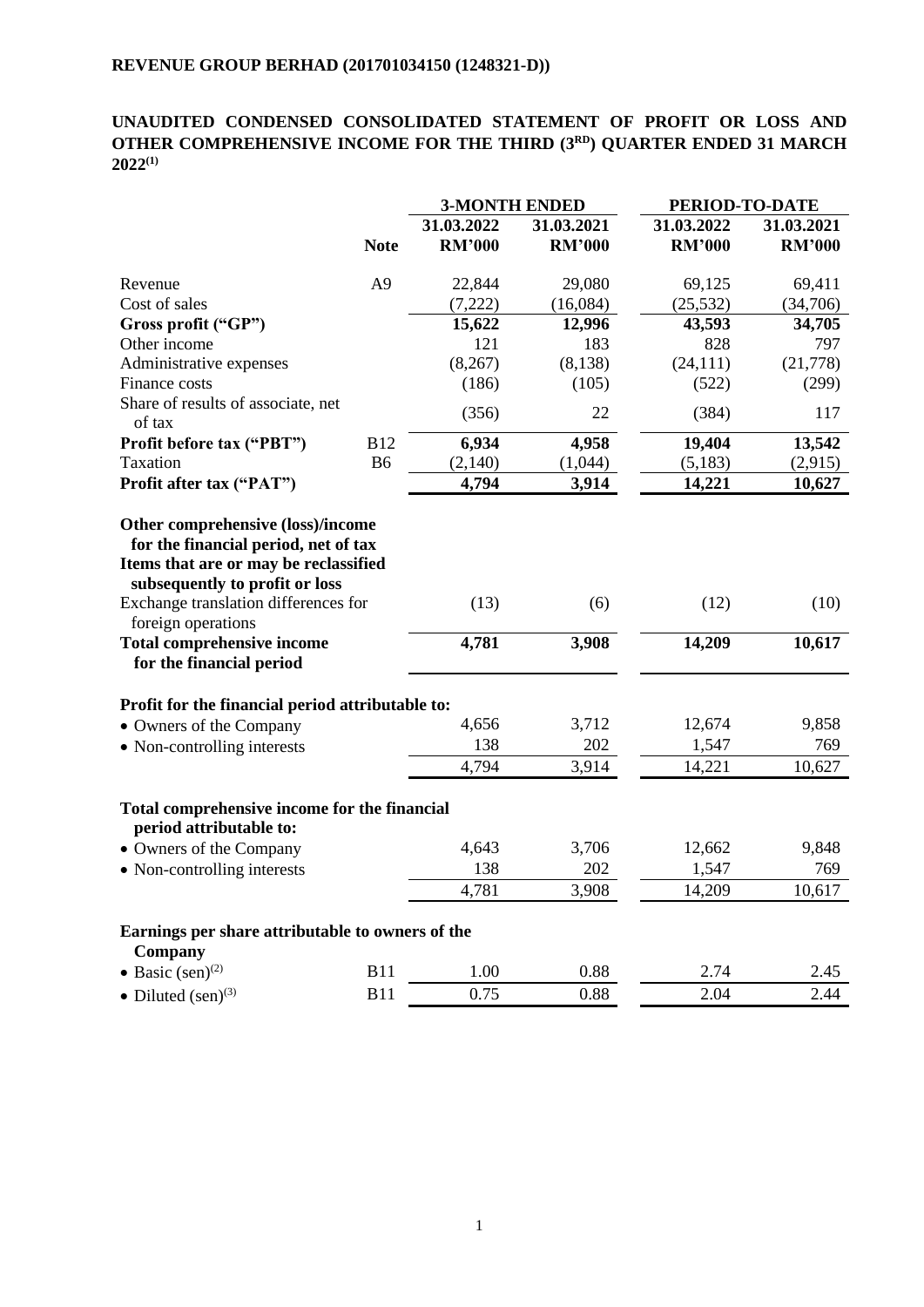## **UNAUDITED CONDENSED CONSOLIDATED STATEMENT OF PROFIT OR LOSS AND OTHER COMPREHENSIVE INCOME FOR THE THIRD (3 RD ) QUARTER ENDED 31 MARCH 2022 (1) (CONT'D)**

#### **Notes:**

- (1) The basis of preparation of the Unaudited Condensed Consolidated Statement of Profit or Loss and Other Comprehensive Income are disclosed in Note A1 and the accompanying explanatory notes attached to this interim financial report.
- (2) Basic earnings per share for the individual quarter and period-to-date ended 31 March 2022 is calculated based on the weighted average number of ordinary shares in issue of 465,924,595 and 463,239,457 as at 31 March 2022 respectively. The basic earnings per share for the individual quarter and period-to-date ended 31 March 2022 is calculated based on the weighted average number of ordinary shares in issue of 420,361,649 and 402,569,149 as at 31 March 2021 respectively.
- (3) Diluted earnings per share of the Company for the individual quarter and period-to-date ended 31 March 2022 is calculated based on the weighted average number of ordinary shares in issue of 622,553,052 and 619,867,914 as at 31 March 2022 respectively, adjusted for number of shares under warrants. Diluted earnings per share of the Company for the individual quarter and period-to-date ended 31 March 2021 is calculated based on the weighted average number of ordinary shares in issue of 422,003,335 and 404,210,835 as at 31 March 2021 respectively, adjusted for contingently issuable ordinary shares. The number of shares under warrants was not taken into account in the computation of diluted EPS as the warrants do not have a dilutive effect on the weighted average number of ordinary shares.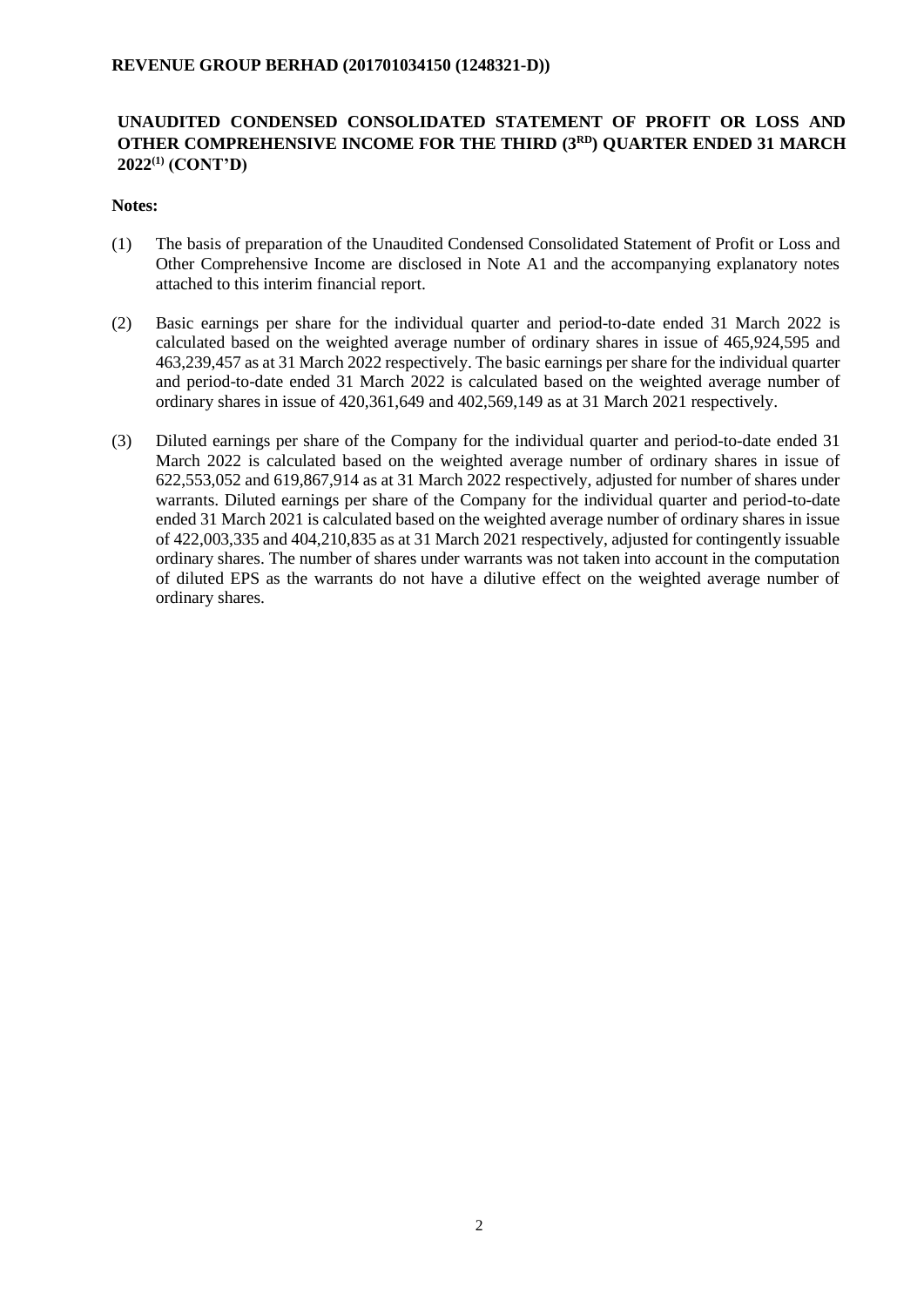# **UNAUDITED CONDENSED CONSOLIDATED STATEMENT OF FINANCIAL POSITION AS AT 31 MARCH 2022 (1)**

|                                                     | <b>UNAUDITED</b>                     | <b>AUDITED</b>                       |
|-----------------------------------------------------|--------------------------------------|--------------------------------------|
|                                                     | As at<br>31.03.2022<br><b>RM'000</b> | As at<br>30.06.2021<br><b>RM'000</b> |
| <b>ASSETS</b>                                       |                                      |                                      |
| <b>Non-current assets</b>                           |                                      |                                      |
| Property, plant and equipment                       | 52,505                               | 27,370                               |
| Intangible assets                                   | 14,902                               | 11,134                               |
| Right-of-use assets                                 | 2,924                                | 2,971                                |
| Investment in associates                            | 18,384                               | 6,768                                |
| Investment properties                               | 20,555                               |                                      |
| Goodwill on consolidation                           | 10,830                               | 10,830                               |
| <b>Total non-current assets</b>                     | 120,100                              | 59,073                               |
| <b>Current Assets</b>                               |                                      |                                      |
| Inventories                                         | 10,996                               | 7,999                                |
| Trade receivables                                   | 10,174                               | 15,139                               |
| Other receivables                                   | 2,421                                | 7,970                                |
| Tax recoverable                                     | 21                                   | 1,476                                |
| Fixed deposits with licensed banks                  | 815                                  | 255                                  |
| Cash and bank balances                              | 102,627                              | 97,324                               |
| <b>Total current assets</b>                         | 127,054                              | 130,163                              |
| <b>TOTAL ASSETS</b>                                 | 247,154                              | 189,236                              |
| <b>EQUITY AND LIABILITIES</b>                       |                                      |                                      |
| <b>Equity</b>                                       |                                      |                                      |
| Share capital                                       | 131,091                              | 121,143                              |
| Merger reserve                                      | (15,694)                             | (15,694)                             |
| Warrant reserve                                     | 51,688                               | 55,161                               |
| Other reserves                                      | (58, 174)                            | (61, 647)                            |
| Foreign currency translation reserve                | (50)                                 | (38)                                 |
| Retained earnings                                   | 62,537                               | 49,863                               |
| <b>Equity attributable to owners of the Company</b> | 171,398                              | 148,788                              |
| Non-controlling interests                           | 4,058                                | 2,511                                |
| <b>Total Equity</b>                                 | 175,456                              | 151,299                              |
| <b>LIABILITIES</b>                                  |                                      |                                      |
| <b>Non-current liabilities</b>                      |                                      |                                      |
| <b>Bank borrowings</b>                              | 44,368                               | 4,966                                |
| Lease liabilities                                   | 563                                  | 695                                  |
| Deferred tax liabilities                            | 576                                  | 576                                  |
| Total non-current liabilities                       | 45,507                               | 6,237                                |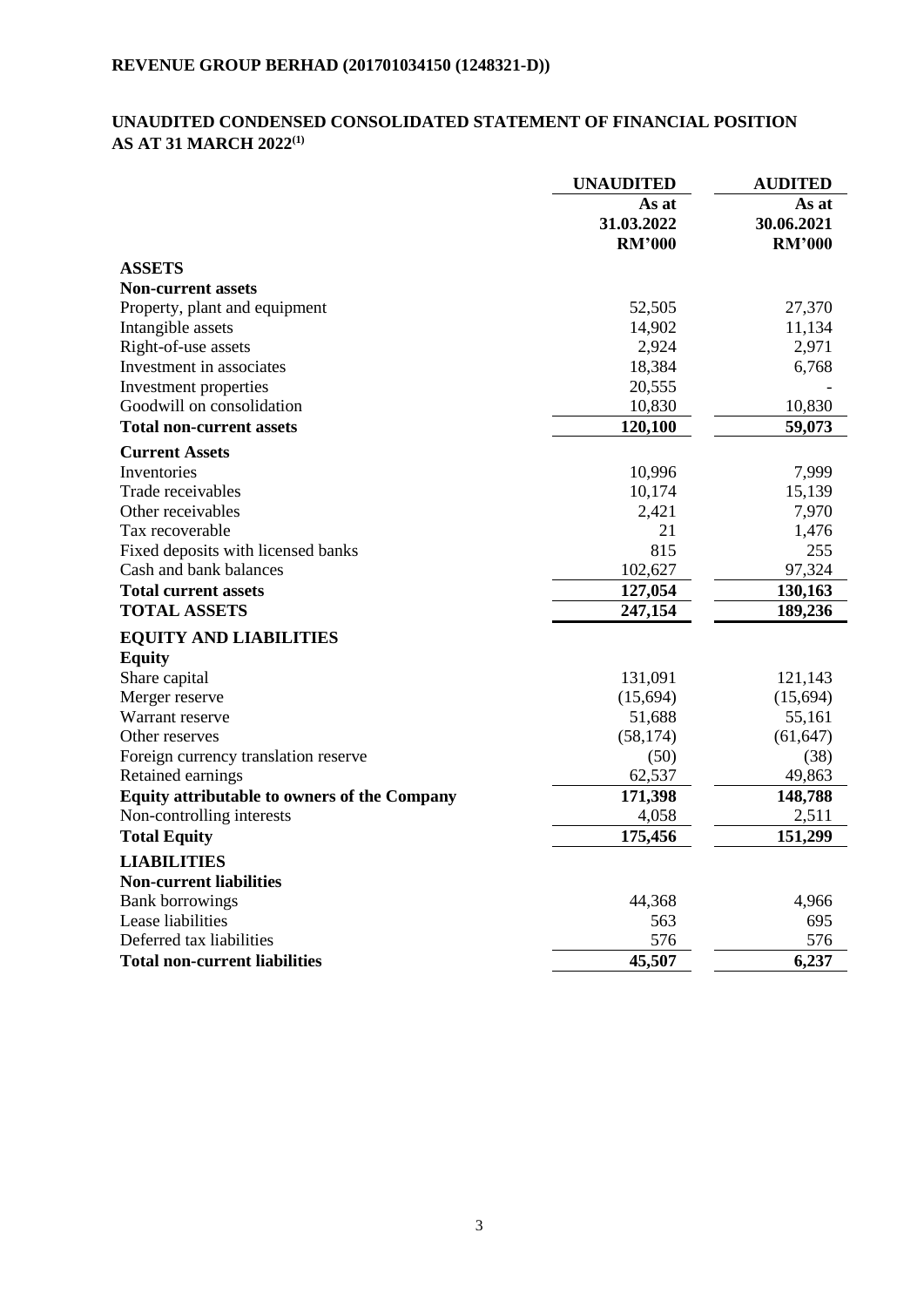## **UNAUDITED CONDENSED CONSOLIDATED STATEMENT OF FINANCIAL POSITION AS AT 31 MARCH 2022<sup>(1)</sup> (CONT'D)**

|                                          | <b>UNAUDITED</b> | <b>AUDITED</b> |  |
|------------------------------------------|------------------|----------------|--|
|                                          | As at            | As at          |  |
|                                          | 31.03.2022       | 30.06.2021     |  |
|                                          | <b>RM'000</b>    | <b>RM'000</b>  |  |
| <b>LIABILITIES (CONT'D)</b>              |                  |                |  |
| <b>Current liabilities</b>               |                  |                |  |
| Trade payables                           | 17,063           | 16,626         |  |
| Other payables                           | 7,316            | 13,472         |  |
| Contract liabilities                     |                  | 261            |  |
| Amount due to Directors                  | 34               | 197            |  |
| <b>Bank borrowings</b>                   | 610              | 400            |  |
| Lease liabilities                        | 542              | 569            |  |
| Tax payable                              | 626              | 175            |  |
| <b>Total current liabilities</b>         | 26,191           | 31,700         |  |
| <b>TOTAL LIABILITIES</b>                 | 71,698           | 37,937         |  |
| <b>TOTAL EQUITY AND LIABILITIES</b>      | 247,154          | 189,236        |  |
| Number of ordinary shares ('000)         | 466,232          | 452,971        |  |
| NET ASSETS PER SHARE (RM) <sup>(2)</sup> | 0.38             | 0.33           |  |

## **Notes:**

- (1) The basis of preparation of the Unaudited Condensed Consolidated Statement of Financial Position are disclosed in Note A1 and the accompanying explanatory notes attached to this interim financial report.
- (2) The net assets per share is calculated based on the number of shares in issue of 466,232,405 as at 31 March 2022 and 452,971,361 as at 30 June 2021.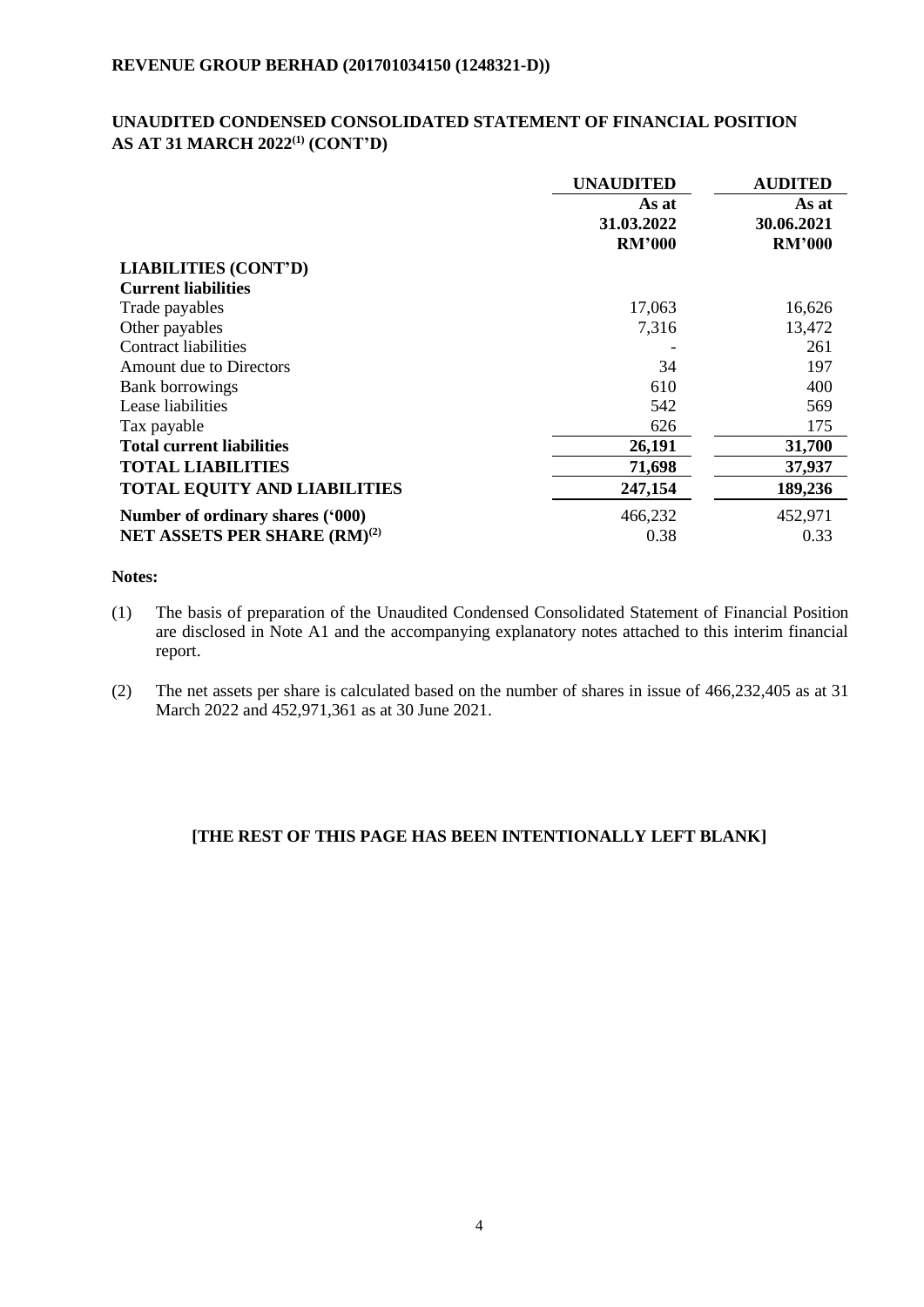## **UNAUDITED CONDENSED CONSOLIDATED STATEMENT OF CHANGE IN EQUITY FOR THE THIRD (3 RD ) QUARTER ENDED 31 MARCH 2022 (1)**

|                                                                      |                          |                                 |                           |                         | Attributable to owners of the parent |                                  |               |                                   |                                |
|----------------------------------------------------------------------|--------------------------|---------------------------------|---------------------------|-------------------------|--------------------------------------|----------------------------------|---------------|-----------------------------------|--------------------------------|
|                                                                      |                          |                                 | <b>Non-Distributable</b>  |                         |                                      | <b>Distributable</b>             |               |                                   |                                |
|                                                                      |                          |                                 |                           |                         | Foreign<br><b>Currency</b>           |                                  |               | Non-                              |                                |
|                                                                      | <b>Share</b>             | <b>Merger</b>                   | Warrant<br><b>Reserve</b> | Other<br><b>Reserve</b> | <b>Translation</b>                   | <b>Retained</b>                  | <b>Total</b>  | controlling                       | <b>Total</b>                   |
|                                                                      | Capital<br><b>RM'000</b> | <b>Reserve</b><br><b>RM'000</b> | <b>RM'000</b>             | <b>RM'000</b>           | <b>Reserve</b><br><b>RM'000</b>      | <b>Earnings</b><br><b>RM'000</b> | <b>RM'000</b> | <b>Interests</b><br><b>RM'000</b> | <b>Equity</b><br><b>RM'000</b> |
| Period ended 31 March 2021                                           |                          |                                 |                           |                         |                                      |                                  |               |                                   |                                |
| As at 1 July 2020                                                    | 49,269                   | (15,694)                        | 61,277                    | (67, 563)               | (27)                                 | 38,618                           | 65,880        | 1,424                             | 67,304                         |
| Profit for the financial period                                      |                          |                                 |                           |                         | ۰                                    | 9,858                            | 9,858         | 769                               | 10,627                         |
| Other comprehensive loss for the<br>financial period                 |                          |                                 |                           |                         | (10)                                 |                                  | (10)          |                                   | (10)                           |
| <b>Total comprehensive (loss)/income</b><br>for the financial period |                          |                                 |                           |                         | (10)                                 | 9,858                            | 9,848         | 769                               | 10,617                         |
| <b>Transactions with owners</b>                                      |                          |                                 |                           |                         |                                      |                                  |               |                                   |                                |
| Issuance of ordinary shares pursuant to<br>special issue             | 57,975                   |                                 |                           |                         |                                      |                                  | 57,975        |                                   | 57,975                         |
| Issuance of ordinary shares pursuant to<br>the exercise of warrants  | 6,119                    |                                 | (2,693)                   | 2,693                   | $\overline{\phantom{a}}$             |                                  | 6,119         | $\overline{\phantom{a}}$          | 6,119                          |
| Net changes of non-controlling<br>interests                          |                          |                                 |                           |                         | ۰                                    |                                  |               | 19                                | 19                             |
| <b>Total transactions with owners</b>                                | 64,094                   |                                 | (2,693)                   | 2,693                   |                                      |                                  | 64,094        | 19                                | 64,113                         |
| As at 31 March 2021                                                  | 113,363                  | (15,694)                        | 58,584                    | (64, 870)               | (37)                                 | 48,476                           | 139,822       | 2,212                             | 142,034                        |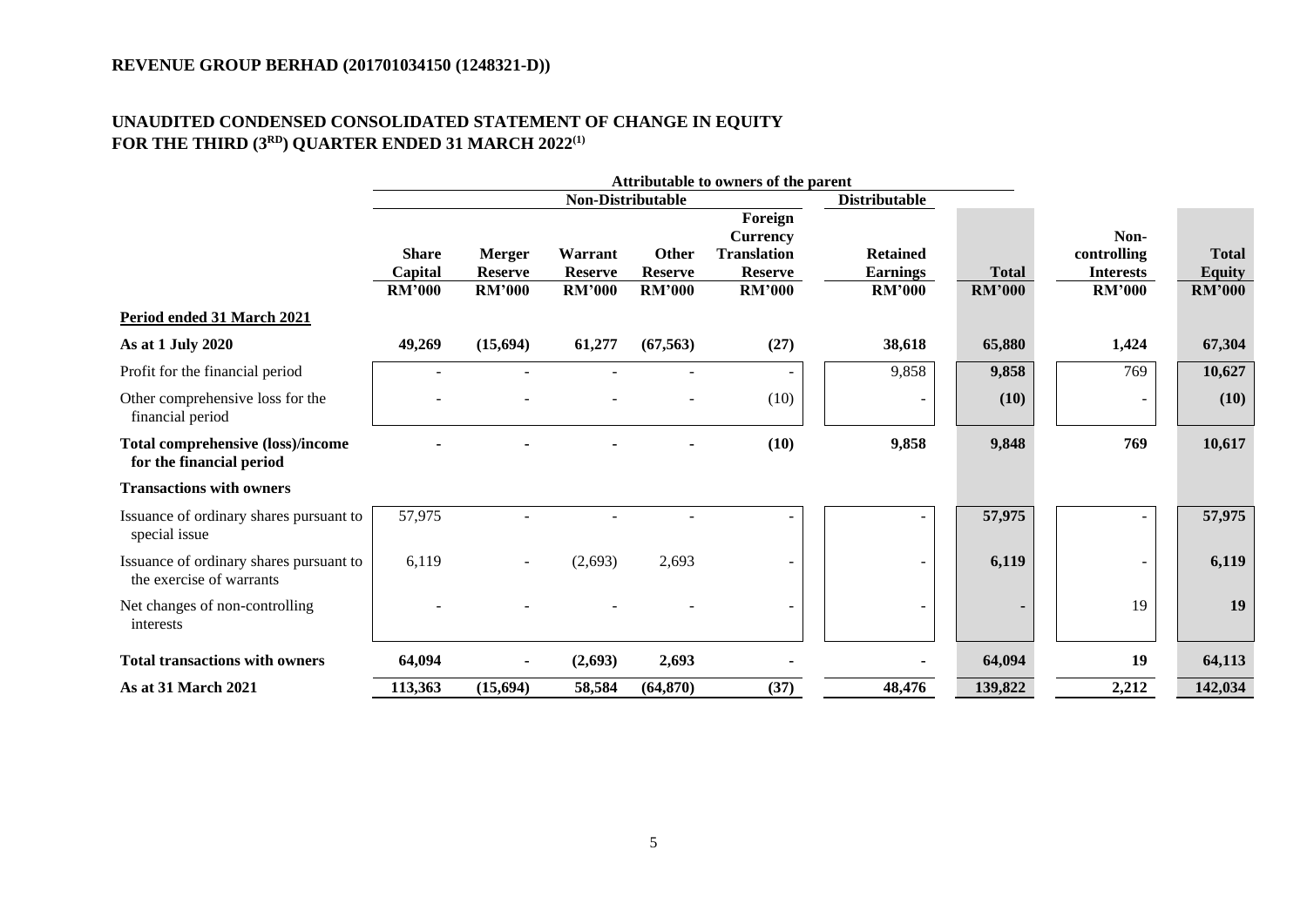## **UNAUDITED CONDENSED CONSOLIDATED STATEMENT OF CHANGE IN EQUITY FOR THE THIRD (3 RD ) QUARTER ENDED 31 MARCH 2022 (1) (CONT'D)**

|                                                                              |                                          |                                                  |                                            |                                                 | Attributable to owners of the parent                                                |                                                     |                               |                                                          |                                                |
|------------------------------------------------------------------------------|------------------------------------------|--------------------------------------------------|--------------------------------------------|-------------------------------------------------|-------------------------------------------------------------------------------------|-----------------------------------------------------|-------------------------------|----------------------------------------------------------|------------------------------------------------|
|                                                                              |                                          |                                                  | <b>Non-Distributable</b>                   |                                                 |                                                                                     | <b>Distributable</b>                                |                               |                                                          |                                                |
|                                                                              | <b>Share</b><br>Capital<br><b>RM'000</b> | <b>Merger</b><br><b>Reserve</b><br><b>RM'000</b> | Warrant<br><b>Reserve</b><br><b>RM'000</b> | <b>Other</b><br><b>Reserve</b><br><b>RM'000</b> | Foreign<br><b>Currency</b><br><b>Translation</b><br><b>Reserve</b><br><b>RM'000</b> | <b>Retained</b><br><b>Earnings</b><br><b>RM'000</b> | <b>Total</b><br><b>RM'000</b> | Non-<br>controlling<br><b>Interests</b><br><b>RM'000</b> | <b>Total</b><br><b>Equity</b><br><b>RM'000</b> |
| Period ended 31 March 2022                                                   |                                          |                                                  |                                            |                                                 |                                                                                     |                                                     |                               |                                                          |                                                |
| As at 1 July 2021                                                            | 121,143                                  | (15,694)                                         | 55,161                                     | (61, 647)                                       | (38)                                                                                | 49,863                                              | 148,788                       | 2,511                                                    | 151,299                                        |
| Profit for the financial period                                              |                                          |                                                  |                                            |                                                 |                                                                                     | 12,674                                              | 12,674                        | 1,547                                                    | 14,221                                         |
| Other comprehensive loss for the<br>financial period                         |                                          |                                                  |                                            |                                                 | (12)                                                                                |                                                     | (12)                          |                                                          | (12)                                           |
| <b>Total comprehensive (loss)/income</b><br>for the financial period         |                                          |                                                  |                                            |                                                 | (12)                                                                                | 12,674                                              | 12,662                        | 1,547                                                    | 14,209                                         |
| <b>Transactions with owners</b>                                              |                                          |                                                  |                                            |                                                 |                                                                                     |                                                     |                               |                                                          |                                                |
| Issuance of ordinary shares pursuant to<br>acquisition of subsidiary company | 2,054                                    |                                                  |                                            |                                                 | ۰                                                                                   |                                                     | 2,054                         |                                                          | 2,054                                          |
| Issuance of ordinary shares pursuant to<br>the exercise of warrants          | 7,894                                    |                                                  | (3, 473)                                   | 3,473                                           | $\overline{\phantom{0}}$                                                            |                                                     | 7,894                         |                                                          | 7,894                                          |
| <b>Total transactions with owners</b>                                        | 9,948                                    |                                                  | (3, 473)                                   | 3,473                                           |                                                                                     |                                                     | 9,948                         |                                                          | 9,948                                          |
| As at 31 March 2022                                                          | 131,091                                  | (15,694)                                         | 51,688                                     | (58, 174)                                       | (50)                                                                                | 62,537                                              | 171,398                       | 4,058                                                    | 175,456                                        |

## **Note:**

(1) The basis of preparation of the Unaudited Condensed Consolidated Statement of Changes in Equity are disclosed in Note A1 and the accompanying explanatory notes attached to this interim financial report.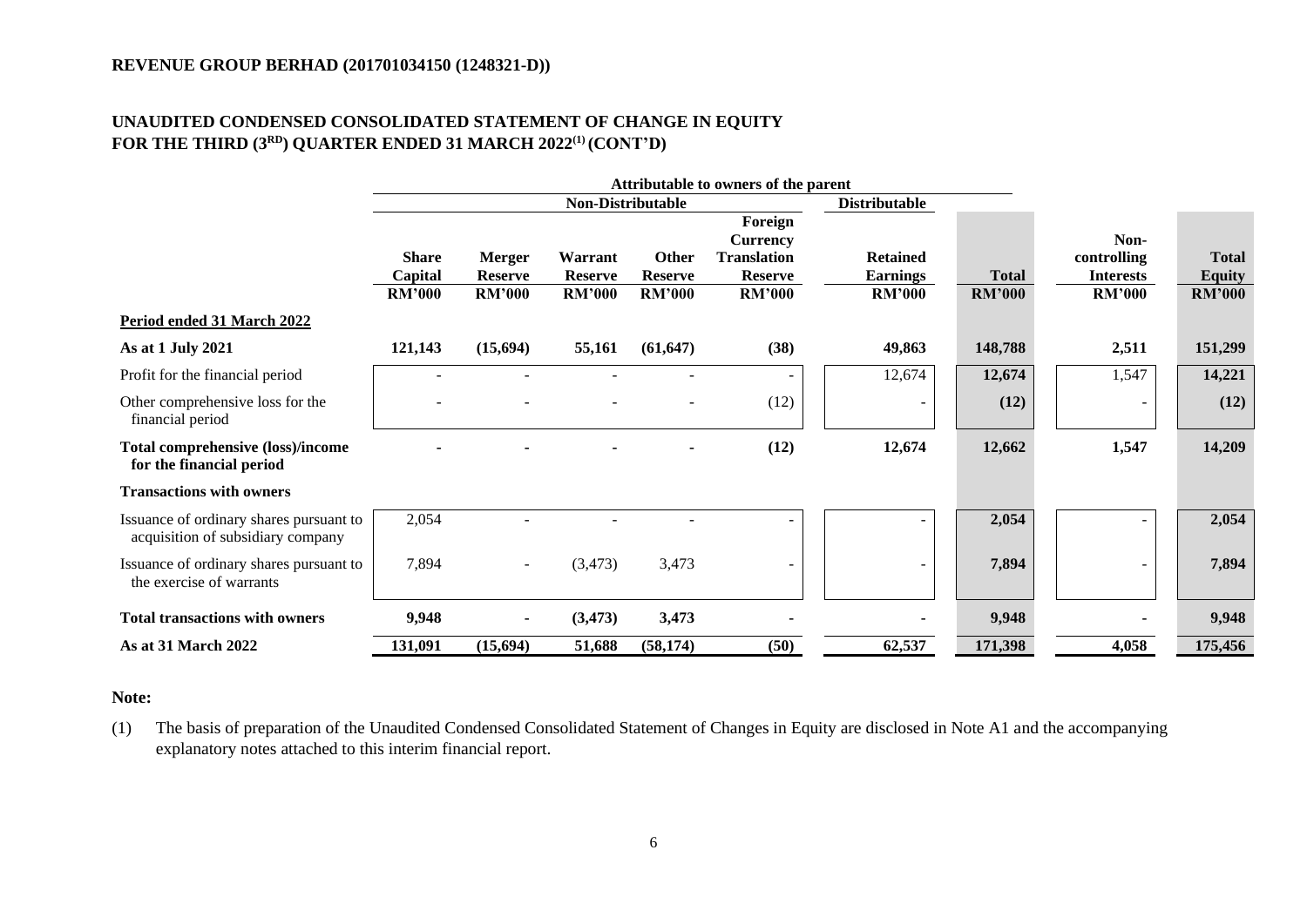# **UNAUDITED CONSOLIDATED STATEMENT OF CASH FLOWS FOR THE THIRD (3 RD ) QUARTER ENDED 31 MARCH 2022 (1)**

|                                                                                                          | PERIOD-TO-DATE |               |
|----------------------------------------------------------------------------------------------------------|----------------|---------------|
|                                                                                                          | 31.03.2022     | 31.03.2021    |
|                                                                                                          | <b>RM'000</b>  | <b>RM'000</b> |
| <b>Cash Flows From Operating Activities</b>                                                              |                |               |
| Profit before tax                                                                                        | 19,404         | 13,542        |
| Adjustments for:                                                                                         |                |               |
| Depreciation/Amortisation of property, plant and equipment,<br>right-of-use assets and intangible assets | 8,260          | 6,776         |
| Finance costs                                                                                            | 522            | 299           |
| (Gain)/Loss on disposal of property, plant and equipment                                                 | (8)            | 5             |
| Bad debts recovered                                                                                      | (15)           |               |
| Impairment losses on trade receivables                                                                   | 429            | 333           |
| Reversal of impairment losses on trade receivables                                                       | (225)          | (569)         |
| Interest income                                                                                          | (439)          | (98)          |
| Unrealised loss/(gain) on foreign exchange                                                               |                | (26)          |
| Realised loss on foreign exchange                                                                        | 66             |               |
| Share of loss/(profit) in associates                                                                     | 384            | (117)         |
| Operating profit before working capital changes                                                          | 28,378         | 20,145        |
| <b>Changes in working capital</b>                                                                        |                |               |
| Inventories                                                                                              | (2,998)        | 5,027         |
| Receivables                                                                                              | 10,326         | 2,482         |
| Payables                                                                                                 | (5,785)        | (20, 489)     |
| Amount due to Directors                                                                                  | (163)          | (242)         |
| <b>Contract liabilities</b>                                                                              | (261)          | (490)         |
|                                                                                                          | 1,119          | (13,712)      |
| Cash generated from operations                                                                           | 29,497         | 6,433         |
| Interest paid                                                                                            | (522)          | (299)         |
| Interest received                                                                                        | 439            | 98            |
| Tax paid                                                                                                 | (3,276)        | (3,343)       |
| Exchange fluctuation adjustment                                                                          | (12)           | (12)          |
| Net cash from operating activities                                                                       | 26,126         | 2,877         |
| <b>Cash Flows From Investing Activities</b>                                                              |                |               |
| Proceeds from disposal of property, plant and equipment                                                  | 8              | (5)           |
| Purchase of property, plant and equipment                                                                | (15, 115)      | (9,837)       |
| Purchase of investment properties                                                                        | (3,005)        |               |
| Net cash outflows arising from acquisition of subsidiary<br>company                                      |                | (879)         |
| Acquisition of an associate                                                                              | (12,000)       | (4,500)       |
| Acquisition of other investment                                                                          |                | (529)         |
| Net cash used in investing activities                                                                    | (30, 112)      | (15,750)      |
|                                                                                                          |                |               |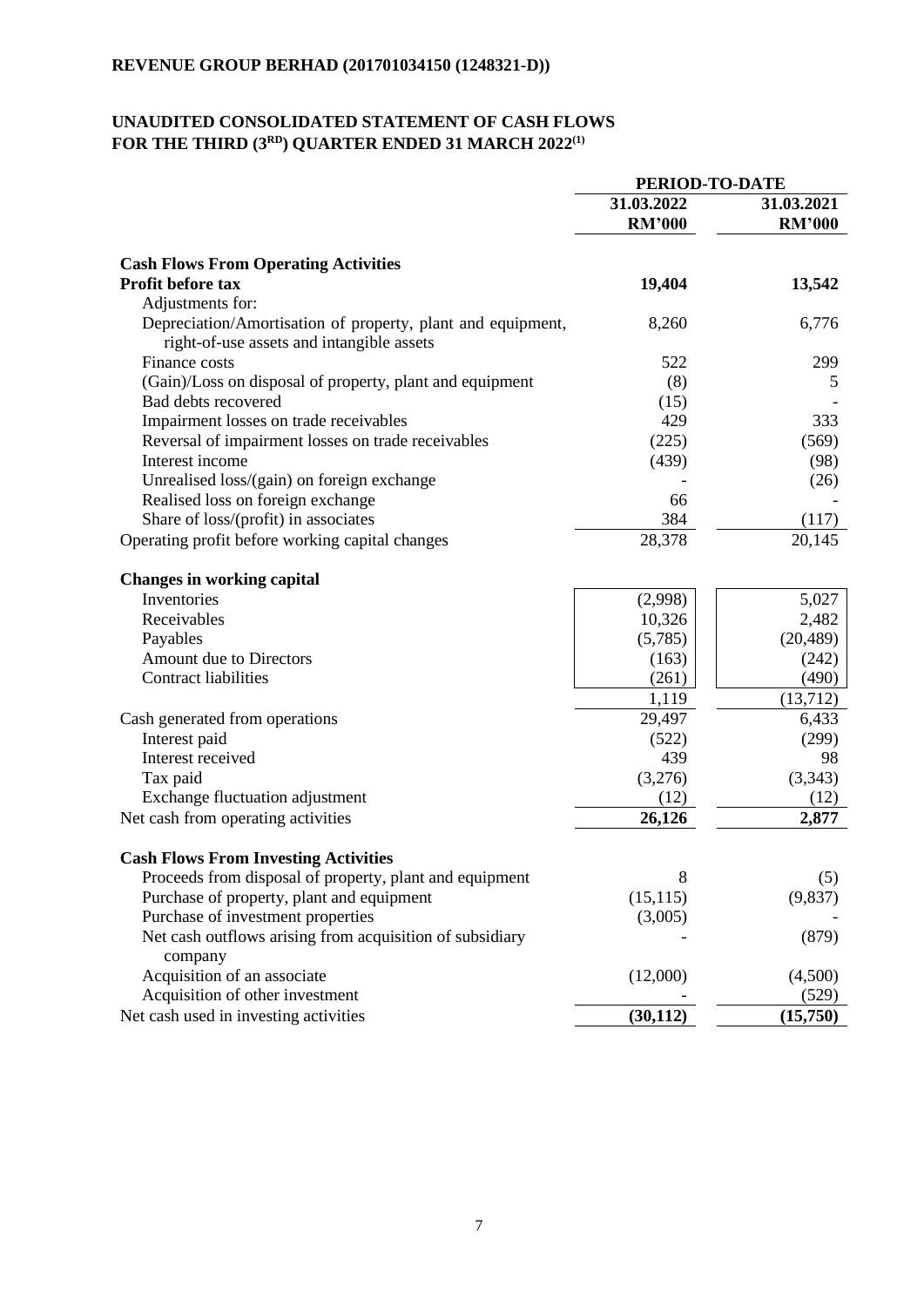## **UNAUDITED CONSOLIDATED STATEMENT OF CASH FLOWS FOR THE THIRD (3 RD ) QUARTER ENDED 31 MARCH 2022 (1) (CONT'D)**

|                                                                            | PERIOD-TO-DATE |               |  |
|----------------------------------------------------------------------------|----------------|---------------|--|
|                                                                            | 31.03.2022     | 31.03.2021    |  |
|                                                                            | <b>RM'000</b>  | <b>RM'000</b> |  |
| <b>Cash Flows From Financing Activities</b>                                |                |               |  |
| Proceeds from issuance of ordinary shares                                  | 9,947          | 64,094        |  |
| Increase of fixed deposit pledged                                          | (560)          | (239)         |  |
| Net changes of lease liabilities                                           | (160)          | (38)          |  |
| Repayment of term loans/banker acceptance                                  | (59)           | (149)         |  |
| Net cash from financing activities                                         | 9,168          | 63,668        |  |
| Net decrease in cash and cash equivalents                                  | 5,182          | 50,795        |  |
| Cash and cash equivalents at the beginning of the financial<br>period      | 97,324         | 35,974        |  |
| Effect of exchange translation differences on cash and cash<br>equivalents |                |               |  |
| Cash and cash equivalents at the end of the financial period               | 102,506        | 86,769        |  |
| Cash and cash equivalents at the end of the financial period<br>comprises: |                |               |  |
| Cash and bank balances                                                     | 102,627        | 85,012        |  |
| Fixed deposits with licensed banks                                         | 815            | 811           |  |
| <b>Bank</b> overdrafts                                                     | (121)          | (564)         |  |
|                                                                            | 103,321        | 85,259        |  |
| Less: Fixed deposits pledged with licensed banks                           | (815)          | (490)         |  |
|                                                                            | 102,506        | 84,769        |  |
| Note:                                                                      |                |               |  |

(1) The basis of preparation of the Unaudited Condensed Consolidated Statement of Cash Flows are disclosed in Note A1 and the accompanying explanatory notes attached to this interim financial report.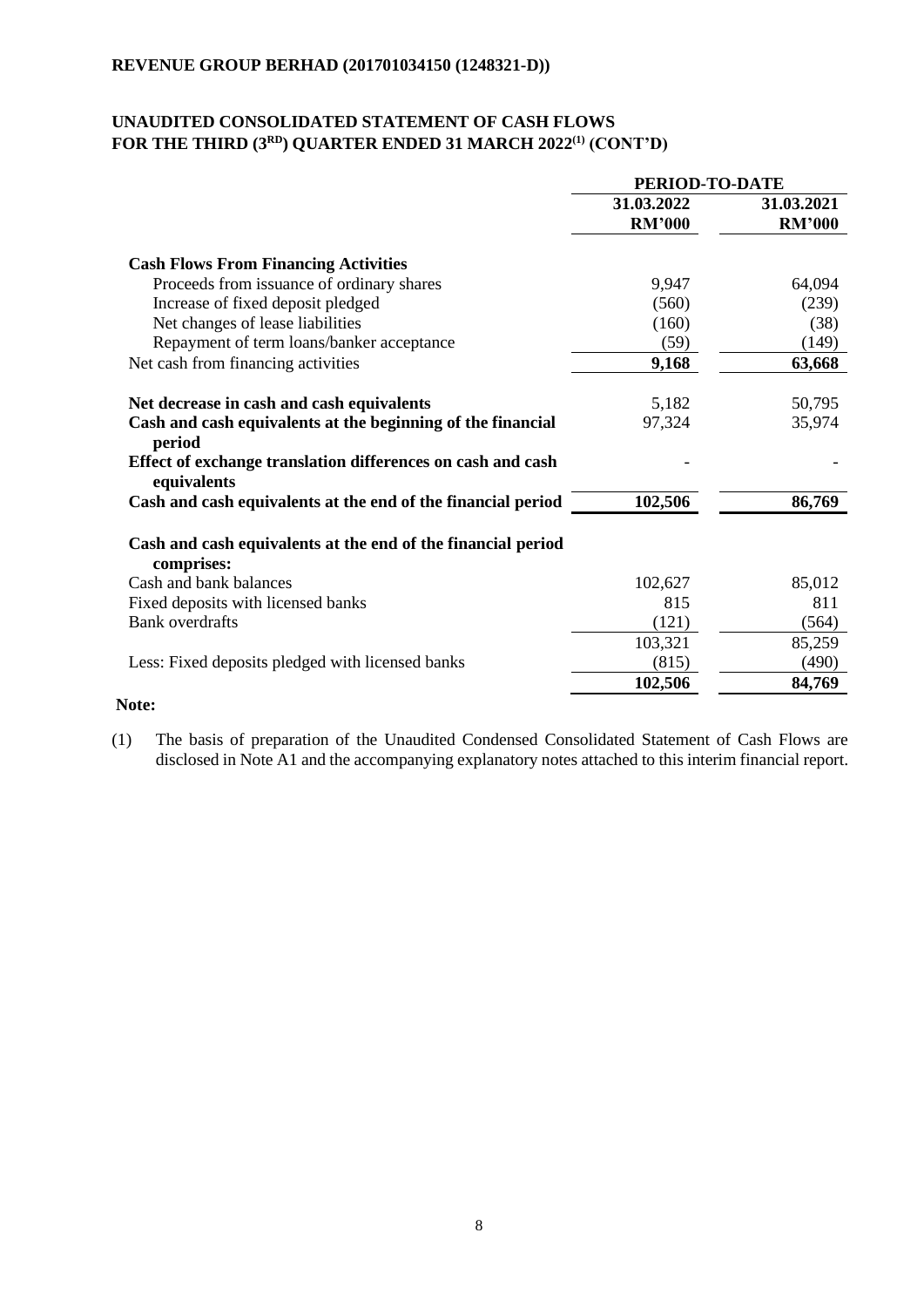### **A. NOTES TO THE INTERIM FINANCIAL REPORT**

### **A1. Basis of preparation**

The interim financial report of Revenue Group Berhad ("**REVENUE**" or "**the Company**") and its subsidiary companies ("**the Group**") are unaudited and have been prepared in accordance with the requirements of Malaysian Financial Reporting Standards ("**MFRS**") 134: Interim Financial Reporting and Rule 9.22 of Listing Requirements of Bursa Securities.

This interim financial statements on the Company's unaudited condensed consolidated financial results for the third  $(3<sup>rd</sup>)$  quarter ended 31 March 2022 is announced by the Company in compliance with the Main Market Listing Requirements ("**Listing Requirements**") of Bursa Malaysia Securities Berhad ("**Bursa Securities**").

This interim financial report should be read in conjunction with the audited financial statements for the financial year ended 30 June 2021 and the accompanying notes attached to this interim financial report.

## **A2. Summary of significant accounting policies**

The significant accounting policies and methods of computation adopted by the Group in this interim financial report are consistent with those adopted as disclosed in the audited financial statements for the financial year ended 30 June 2021.

During the financial period, the Group have adopted the following new standards and amendments issued by the Malaysian Accounting Standards Board ("**MASB**") that are mandatory for current financial period:

| Amendments to MFRS 9,           | Interest Rate Benchmark Reform -  |
|---------------------------------|-----------------------------------|
| <b>MFRS 139, MFRS 7, MFRS 4</b> | Phase 2                           |
| and MFRS 16                     |                                   |
| Amendment to MFRS 16            | Covid-19 Related Rent Concessions |
|                                 | beyond 30 June 2020               |

The adoption of the new standards and amendments to standards did not have any significant impact on the financial statements of the Group.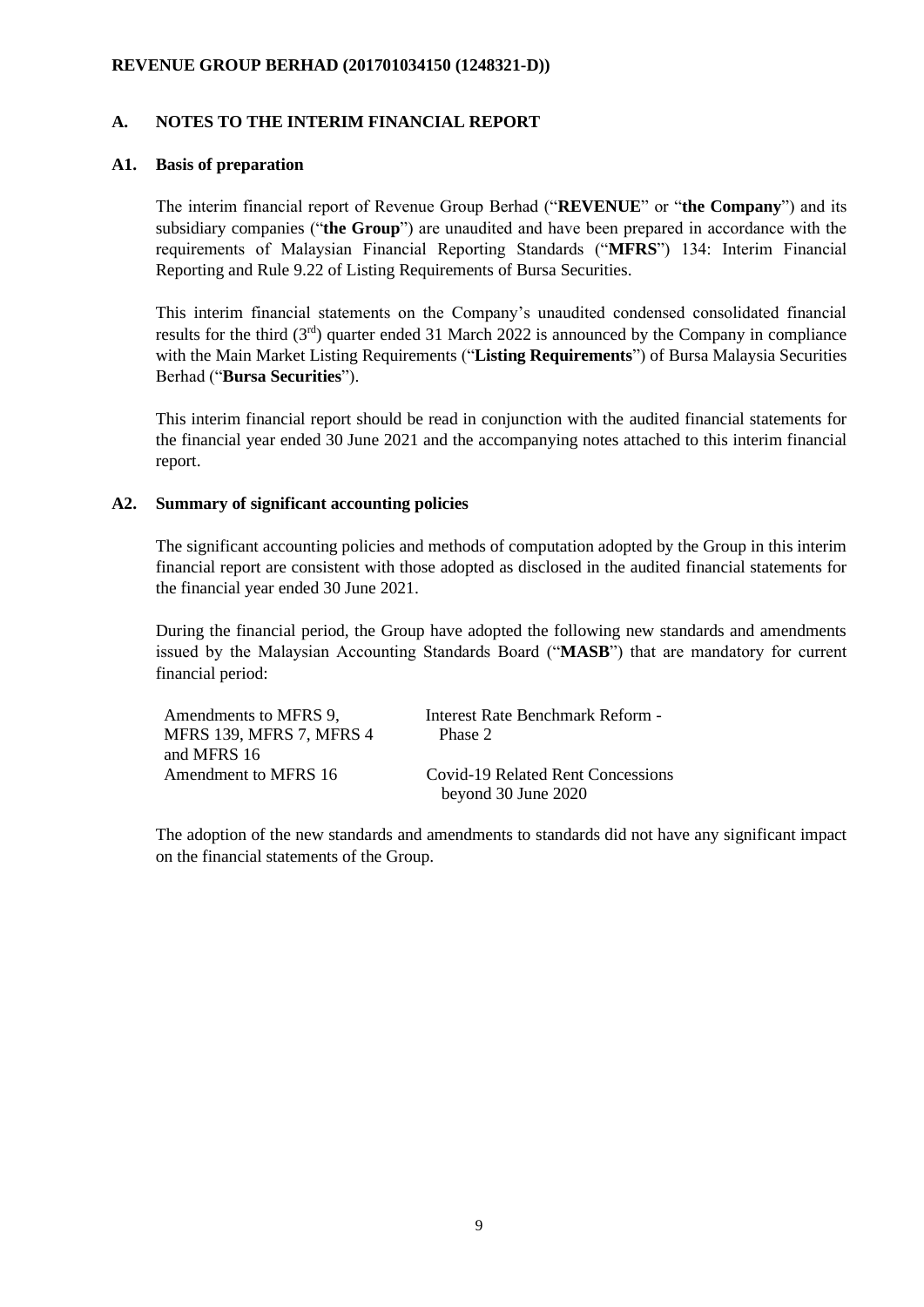### **A. NOTES TO THE INTERIM FINANCIAL REPORT (CONT'D)**

#### **A2. Summary of significant accounting policies (Cont'd)**

#### **Standards issued but not yet effective**

The Group has not adopted the following new MFRSs and amendments to MFRSs that have been issued by the MASB which are not yet effective for the Group. The Group intends to adopt the below mentioned MFRSs and Amendments to MFRSs when they become effective.

|                                                  |                                                                                             | <b>Effective dates for</b> |
|--------------------------------------------------|---------------------------------------------------------------------------------------------|----------------------------|
|                                                  |                                                                                             | financial periods          |
|                                                  |                                                                                             | beginning on or after      |
|                                                  |                                                                                             |                            |
| Amendments to MFRS 3                             | Reference to the Conceptual<br>Framework                                                    | 1 January 2022             |
| Amendments to MFRS 116                           | Property, Plant and Equipment -<br>Proceeds before Intended Use                             | 1 January 2022             |
| Amendments to MFRS 137                           | Onerous Contracts – Cost of<br><b>Fulfilling a Contract</b>                                 | 1 January 2022             |
| Annual Improvement to MFRS Standards 2018 - 2020 |                                                                                             | 1 January 2022             |
| Amendments to MFRS 1                             |                                                                                             |                            |
| Amendments to MFRS 9<br>٠                        |                                                                                             |                            |
| Amendments to MFRS 16                            |                                                                                             |                            |
| Amendments to MFRS 141                           |                                                                                             |                            |
| MFRS 17                                          | <b>Insurance Contracts</b>                                                                  | 1 January 2023             |
| Amendments to MFRS 17                            | <b>Insurance Contracts</b>                                                                  | 1 January 2023             |
| Amendments to MFRS 101                           | Classification of Liabilities as<br>Current and Non-current - Deferral<br>of Effective Date | 1 January 2023             |
| Amendments to MFRS 101                           | Disclosure of Accounting Policies                                                           | 1 January 2023             |
| Amendments to MFRS 108                           | Definition of Accounting Estimate                                                           | 1 January 2023             |
| Amendments to MFRS 112                           | Deferred Tax related to Assets and<br>Liabilities arising from a Single<br>Transaction      | 1 January 2023             |
| Amendments to MFRS<br>10<br>and                  | Sale of Contribution of Assets                                                              | Deferred until             |
| <b>MFRS 128</b>                                  | between an Investor and its<br><b>Associate or Joint Venture</b>                            | further notice             |

#### **A3. Auditors' report on preceding annual financial statements**

The auditors' report on the financial statements of the Group for the financial year ended 30 June 2021 was not subject to any qualification.

### **A4. Seasonal or cyclical factors**

During the festive seasons such as Chinese New Year, Hari Raya Puasa and Christmas, as well as specific dates such as double 11 (i.e. 11 November) and double 12 (i.e. 12 December), the Group typically records higher transaction volume.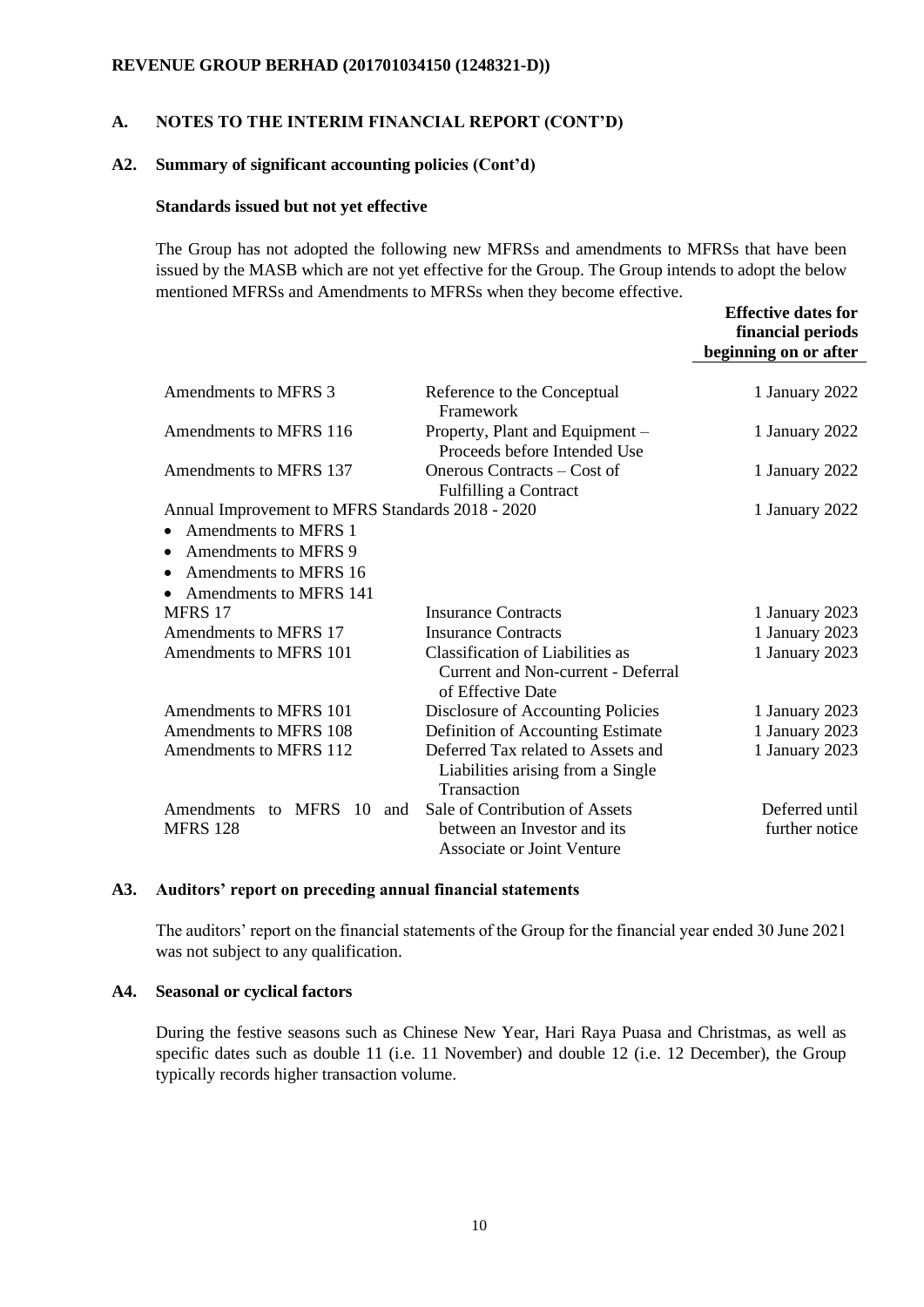## **A. NOTES TO THE INTERIM FINANCIAL REPORT (CONT'D)**

#### **A5. Unusual items affecting assets, liabilities, equity, net income or cash flows**

There were no unusual items affecting assets, liabilities, equity, net income or cash flows of the Group during the current financial quarter and financial period.

### **A6. Material changes in estimates**

There were no material changes in the estimates in the current financial quarter under review.

#### **A7. Debt and equity securities**

Save as disclosed below, there were no issuances, cancellations, repurchases, resale and repayment of debts and equity during the financial quarter under review.

### **(a) Warrants conversion**

The Company had issued 10,000 new ordinary shares in REVENUE pursuant to the exercise of Warrants during the financial quarter under review.

|                 | Number of new   |
|-----------------|-----------------|
| Date            | ordinary shares |
| 11 January 2022 | 10,000          |
|                 | 10,000          |

## **(b) Acquisition of Buymall Services Sdn Bhd**

On 28 January 2022, the Board announced that the Acquisition of Buymall Sdn Bhd ("**Buymall**") by Revenue Harvest Sdn Bhd ("**Revenue Harvest**"), a wholly owned subsidiary company of REVENUE was completed following the listing of 1,104,117 Buymall Consideration Shares.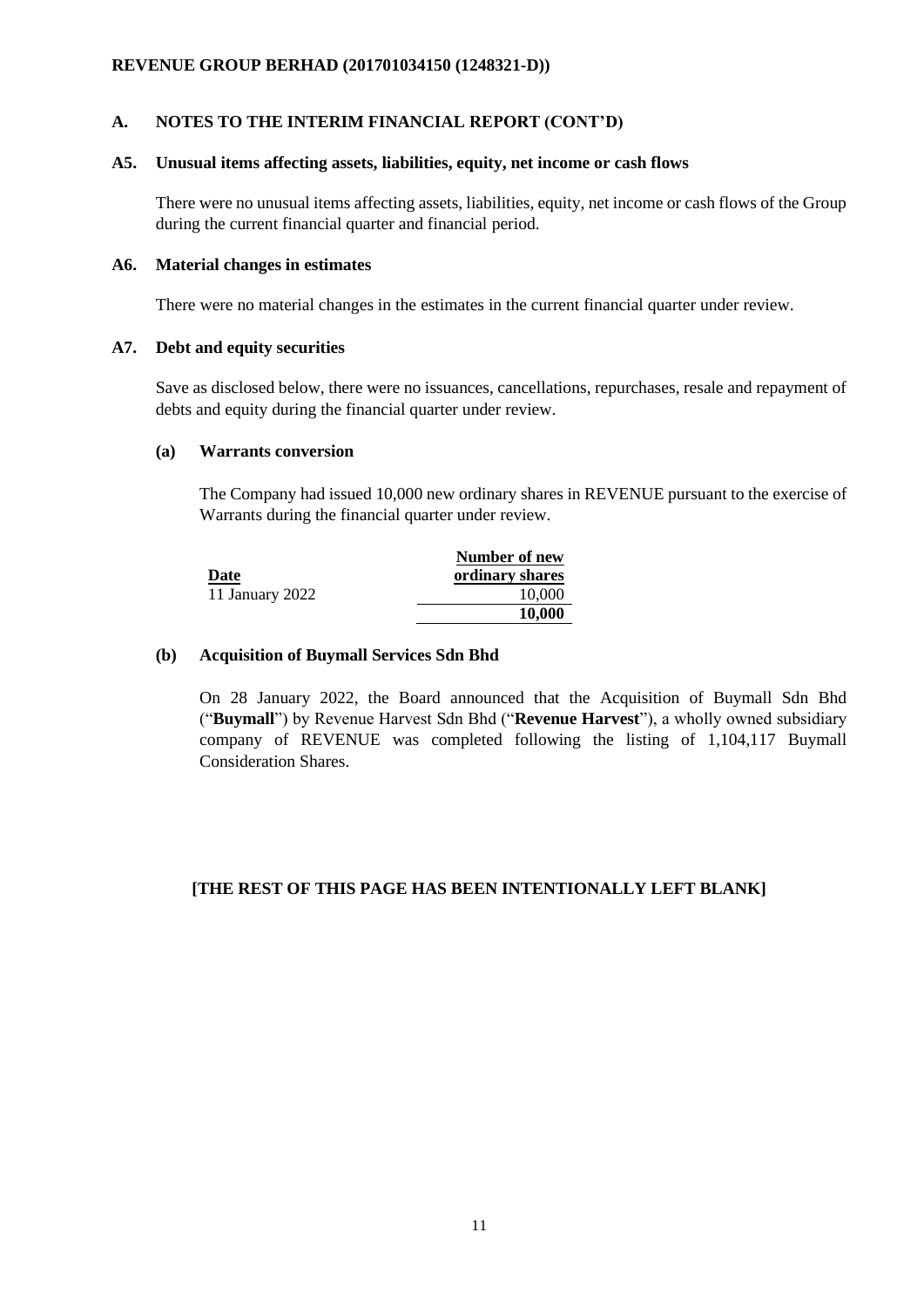## **A. NOTES TO THE INTERIM FINANCIAL REPORT (CONT'D)**

## **A8. Dividends paid**

There was no dividend paid during the current financial quarter under review.

## **A9. Segmental information**

The Group's segmental information for the current financial quarter/period ended 31 March 2022 is as follows:

(a) Analysis of revenue by business segments

|                                              |               | <b>3-MONTH ENDED</b> | PERIOD-TO-DATE |               |  |
|----------------------------------------------|---------------|----------------------|----------------|---------------|--|
|                                              | 31.03.2022    | 31.03.2021           | 31.03.2022     | 31.03.2021    |  |
|                                              | <b>RM'000</b> | <b>RM'000</b>        | <b>RM'000</b>  | <b>RM'000</b> |  |
| Electronic Data Capture ("EDC")<br>terminals | 8,934         | 21,174               | 30.858         | 45,189        |  |
| Electronic transaction processing            | 10,764        | 4,375                | 25,980         | 13,242        |  |
| Solutions and services                       | 3,146         | 3,531                | 12,287         | 10,980        |  |
| <b>Total</b>                                 | 22,844        | 29,080               | 69,125         | 69,411        |  |

(b) Analysis of revenue by geographical location

|              |               | <b>3-MONTH ENDED</b> | PERIOD-TO-DATE |               |  |
|--------------|---------------|----------------------|----------------|---------------|--|
|              | 31.03.2022    | 31.03.2021           | 31.03.2022     | 31.03.2021    |  |
|              | <b>RM'000</b> | <b>RM'000</b>        | <b>RM'000</b>  | <b>RM'000</b> |  |
| Malaysia     | 22,844        | 29,080               | 69.125         | 69.411        |  |
| <b>Total</b> | 22,844        | 29,080               | 69,125         | 69.411        |  |

## **A10. Valuation of property, plant and equipment**

There was no valuation of the property, plant and equipment in the current financial quarter under review.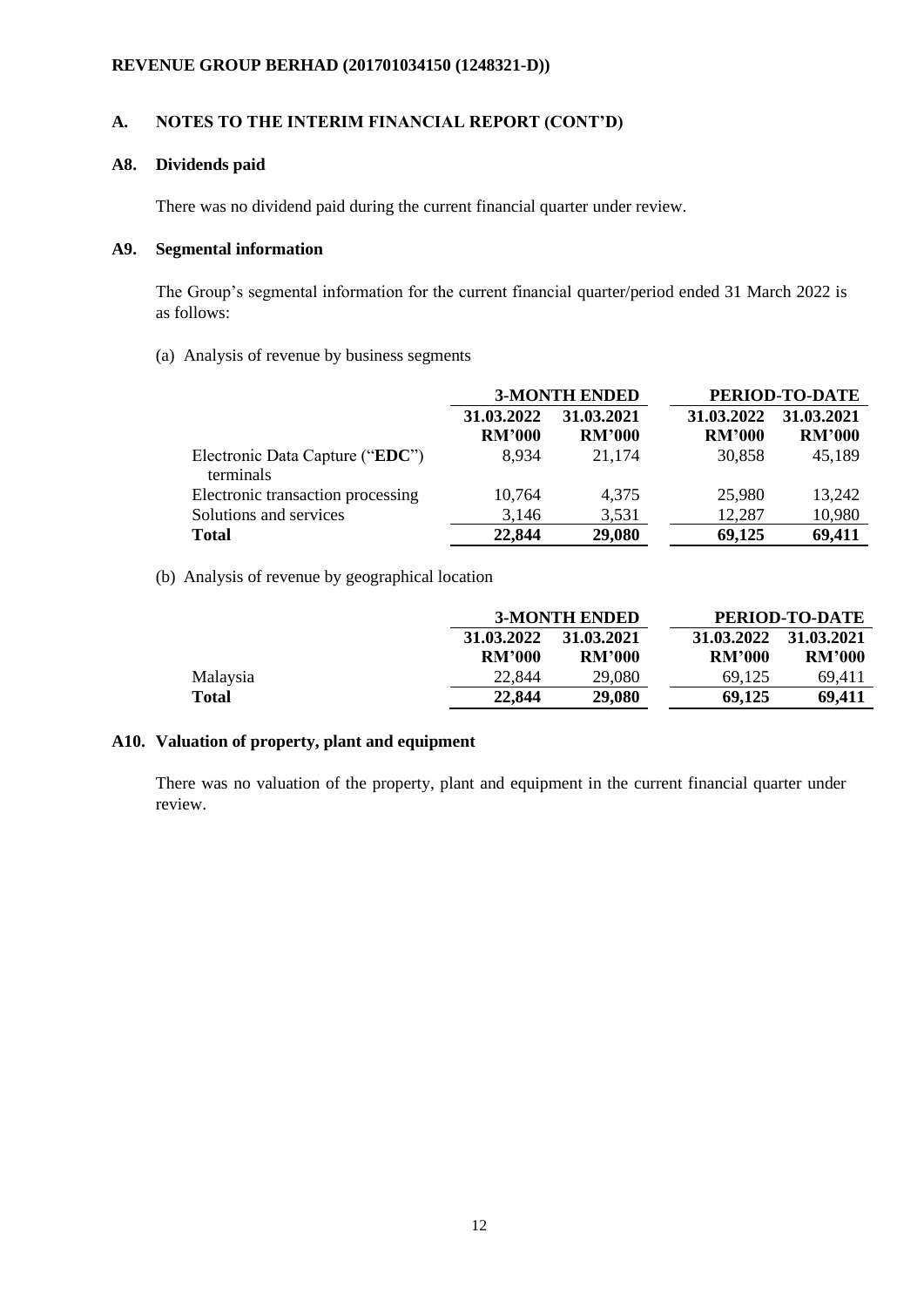## **A. NOTES TO THE INTERIM FINANCIAL REPORT (CONT'D)**

### **A11. Material events subsequent to the end of the current financial quarter**

Save as disclosed below, there were no other material events subsequent to the end of the current financial quarter that have not been reflected in this interim financial report.

## **(a) Proposed Acquisitions of 4 leasehold lands from Starplus Corporation Sdn Bhd ("Starplus") ("Proposed Acquisition of Lands")**

On 16 August 2021, the Board of Directors ("**Board**") announced that Next Revenue Sdn Bhd ("**Next Revenue**"), a wholly subsidiary company of Revenue Harvest and an indirect wholly owned subsidiary company of REVENUE, had entered into 2 conditional sale and purchase agreement with Starplus for the:

- 1. Proposed acquisition of 2 plots of leasehold lands together with buildings erected thereon, held under Pajakan Negeri 38021 Lot 37629 and Pajakan Negeri 38022 Lot 37630, all in Mukim Batu, Kuala Lumpur for a total cash consideration of RM24.50 million; and
- 2. Proposed acquisition of 2 plots of leasehold lands together with buildings erected thereon, held under HSD 34672 Lot 37631 and HSD 34673 Lot 37632, all in Mukim Batu, Kuala Lumpur for a total cash consideration of RM19.50 million.

On 28 December 2021, the Board announced to undertake the Proposed Acquisition of Lands at the Extraordinary General Meeting of the Company to be held on 20 January 2022.

On 20 January 2022, the shareholders of REVENUE approved the Proposed Acquisition of Lands.

On 8 March 2022, the Board announced that the Proposed Acquisition of Lands was completed.

### **(b) Proposed Transfer**

On 5 November 2020, the Company proposed to undertake a transfer listing of the listing and quotation of the entire issued share capital of REVENUE from ACE Market to Main Market of Bursa Securities ("**Proposed Transfer**") and proposed to undertake an amendment to the Constitution of the Company to facilitate the implementation of the Proposed Transfer at the annual general meeting of the Company to be held on 7 December 2020 ("**Proposed Amendment**").

On 7 December 2020, the shareholders of REVENUE approved the Proposed Amendment.

On 30 April 2021, the Board announced that the application in relation to the Proposed Transfer had been submitted to Securities Commission Malaysia.

On 21 December 2021, the Board announced that an application for extension of time of up to six (6) months up to 30 April 2022 to proceed with the Proposed Transfer had been submitted to the Securities Commission Malaysia.

On 19 January 2022, the Board announced that the Securities Commission Malaysia had, vide its letter dated 17 January 2022, approved the Proposed Transfer.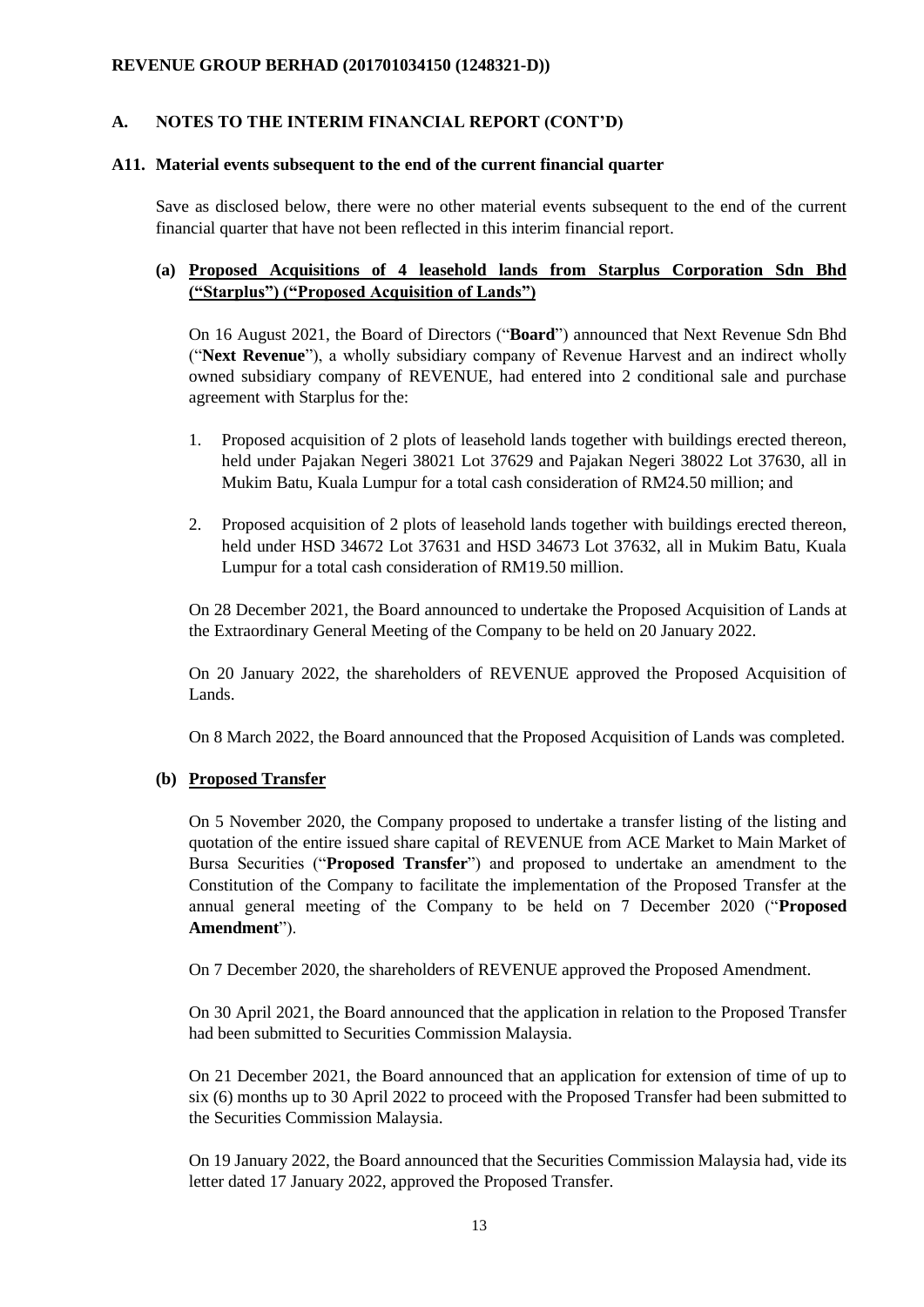## **A. NOTES TO THE INTERIM FINANCIAL REPORT (CONT'D)**

### **A11. Material events subsequent to the end of the current financial quarter (cont'd)**

### **(b) Proposed Transfer (Cont'd)**

On 14 February 2022, the Board announced that the listing of and quotation for the entire share capital of REVENUE had been transferred from the ACE Market to the Main Market of Bursa Securities and making the completion of the transfer.

## **(c) Proposed Acquisitions of Revenue Secure Sdn Bhd ("Revenue Secure") ("Proposed Acquisition of Revenue Secure")**

On 8 April 2022, the Board announced that Revenue Harvest, had entered into a conditional share sale agreement ("**Revenue Secure SSA**") with Ho Ee Lock and Chang Chew Soon ("**Revenue Secure Vendors**") for the purchase of the remaining 49.0% equity interest in Revenue Secure, a 51.0% owned subsidiary company of Revenue Harvest, for a purchase consideration of RM31.85 million ("**Revenue Secure Purchase Consideration**"). The Revenue Secure Purchase Consideration will be satisfied by the issuance of 21,092,715 new ordinary shares in REVENUE ("**REVENUE Shares**") at an issue price of RM1.51 each.

On 15 April 2022, the Board announced that the additional listing application in relation to the Proposed Acquisition of Revenue Secure has been submitted to Bursa Securities.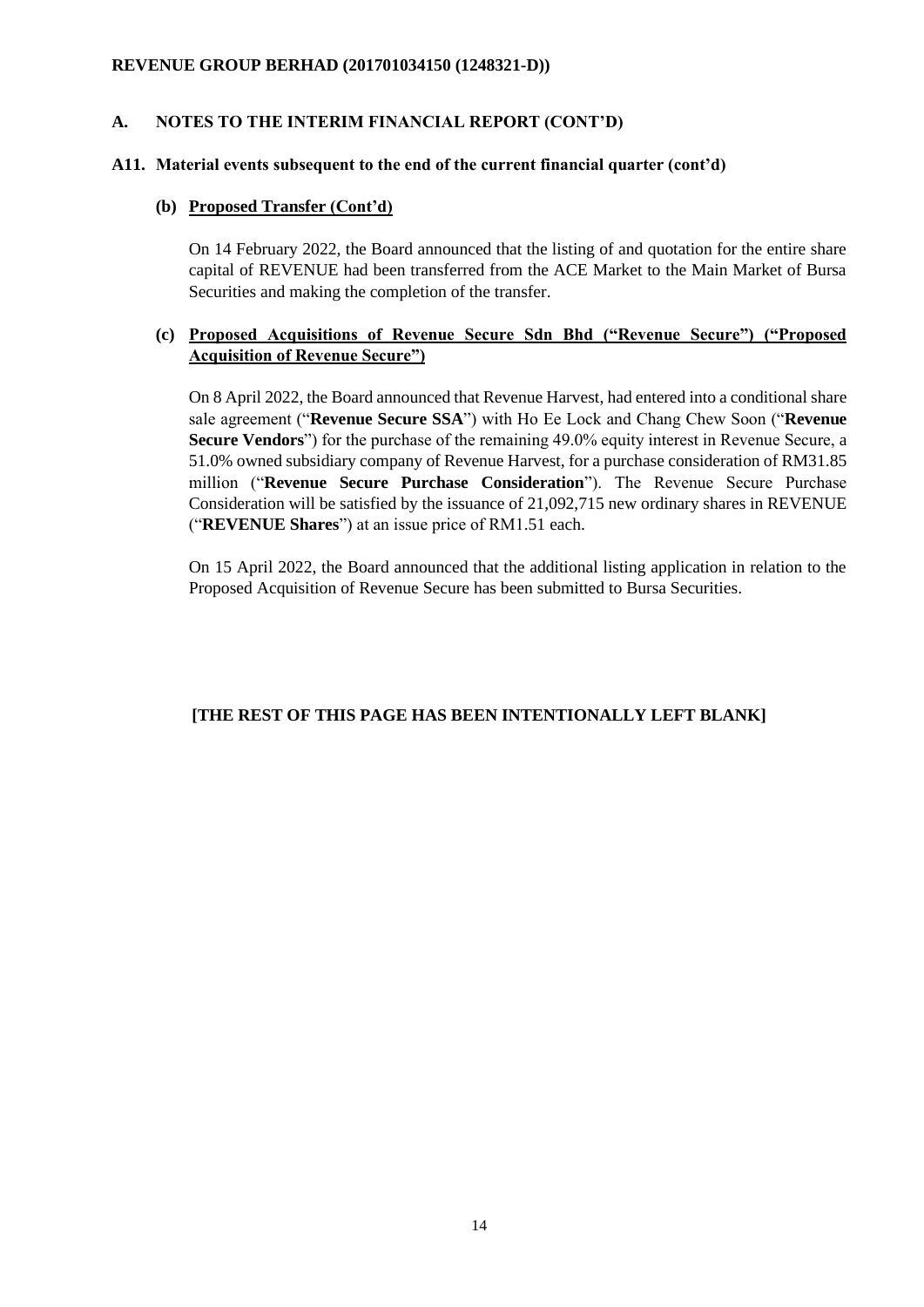#### **A. NOTES TO THE INTERIM FINANCIAL REPORT (CONT'D)**

#### **A12. Changes in the composition of the Group**

Save as disclosed below, there were no material changes in the composition of the Group for the current financial quarter under review.

- (a) The Group had on 11 February 2022, struck off Loandax Sdn Bhd, a direct subsidiary company of DAX Venture Sdn Bhd ("**DAX**").
- (b) The Group had on 18 March 2022, struck off Rentdax Sdn Bhd, a direct subsidiary company of DAX.

#### **A13. Contingent assets and contingent liabilities**

Save as disclosed below, there were no other contingent assets and contingent liabilities as at the date of this interim report.

|                                                                                                                              | <b>UNAUDITED</b>                     | UNAUDITED                            |
|------------------------------------------------------------------------------------------------------------------------------|--------------------------------------|--------------------------------------|
|                                                                                                                              | As at<br>31.03.2022<br><b>RM'000</b> | As at<br>31.03.2021<br><b>RM'000</b> |
| Corporate guarantee given by REVENUE to licensed<br>bank for banking facilities granted to a subsidiary of<br><b>REVENUE</b> | 44,857                               | 10,000                               |
| Bank guarantee given to Payments Network Malaysia<br>Sdn. Bhd. in favour of Revenue Harvest and Revenue                      |                                      |                                      |
| Solution Sdn. Bhd.                                                                                                           | 560                                  | 490                                  |

#### **A14. Capital commitments**

Save as disclosed below, there were no capital commitments during the current financial quarter under review.

|                             | <b>UNAUDITED</b> | <b>UNAUDITED</b> |  |
|-----------------------------|------------------|------------------|--|
|                             | As at            | As at            |  |
|                             | 31.03.2022       | 31.03.2021       |  |
|                             | <b>RM'000</b>    | <b>RM'000</b>    |  |
| <b>Material commitment</b>  |                  |                  |  |
| Purchase of software system | 877              | 877              |  |
|                             | 877              | 877              |  |

### **A15. Related party transactions**

There were no material related party transactions during the current financial quarter under review.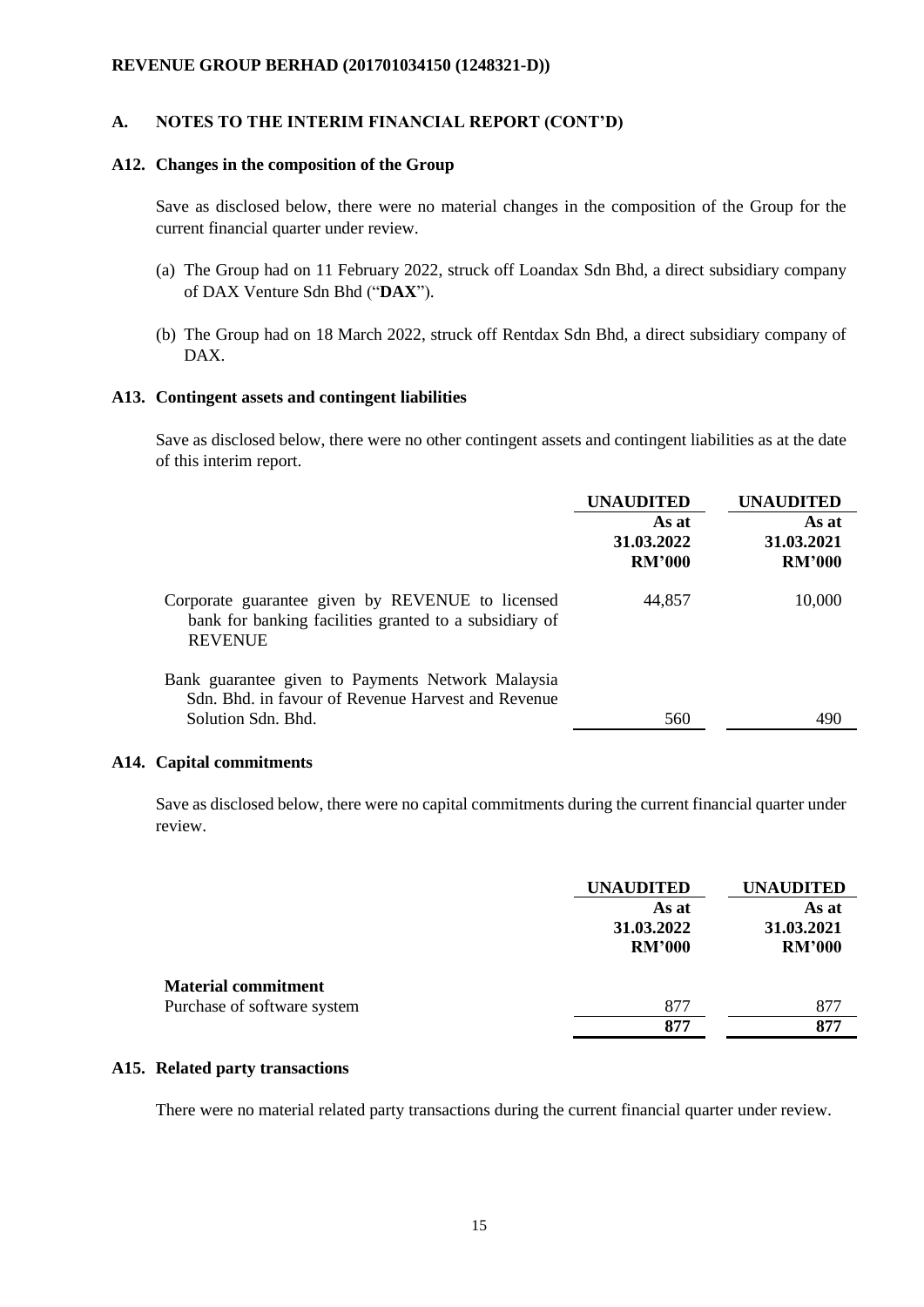### **B1. Review of performance**

### **(a) Results for current quarter and preceding year corresponding quarter**

The Group recorded revenue of RM22.84 million for the current financial quarter ended 31 March 2022 (31 March 2021: RM29.08 million).

The Group's revenue was principally derived from the electronic transaction processing segment, followed by the EDC terminals segment and Solutions & Services segment accounting for approximately 47.12%, 39.11% and 13.77% respectively of the total revenue for the current financial quarter ended 31 March 2022. The Malaysian market is the single largest market accounted for the entire total revenue for the current financial quarter ended 31 March 2022.

The Group's revenue decreased by RM6.24 million from RM29.08 million for financial quarter ended 31 March 2021 to RM22.84 million for the financial quarter ended 31 March 2022. The lower revenue recorded was mainly attributed to the decrease in the revenue from the sale of EDC terminals by approximately RM11.40 million due to lower sale of EDC terminals. Despite the increase in the number of EDC terminals managed by the Group, the revenue from the rental and maintenance of EDC terminals recorded a drop by approximately RMRM0.84 million arising from the discount on the rental per unit granted to the partner banks. The income from the electronic transaction processing segment increased by approximately RM6.39 million due to the strong performance from the online merchants. The revenue from the Solutions & Services segment decreased by approximately RM0.38 million due to lower revenue from the digital payment and procurement and logistics services by approximately RM0.86 million and RM0.53 million respectively due to lower volume.

The Group registered a PBT of RM6.93 million in the current financial quarter under review (31 March 2021: RM4.96 million). The increase in the PBT recorded for the current financial quarter ended 31 March 2022 was mainly due to the increase in the income from the electronic transaction processing arising from wider adoption of electronic commerce transaction.

The Group recorded a marginally higher administrative expense amounting to RM0.13 million mainly due to lower depreciation charges by approximately RM0.15 million and increase in staff cost by approximately RM0.53 million and lower cost incurred associated with the compliance testing and migration to cloud services by approximately RM0.33 million.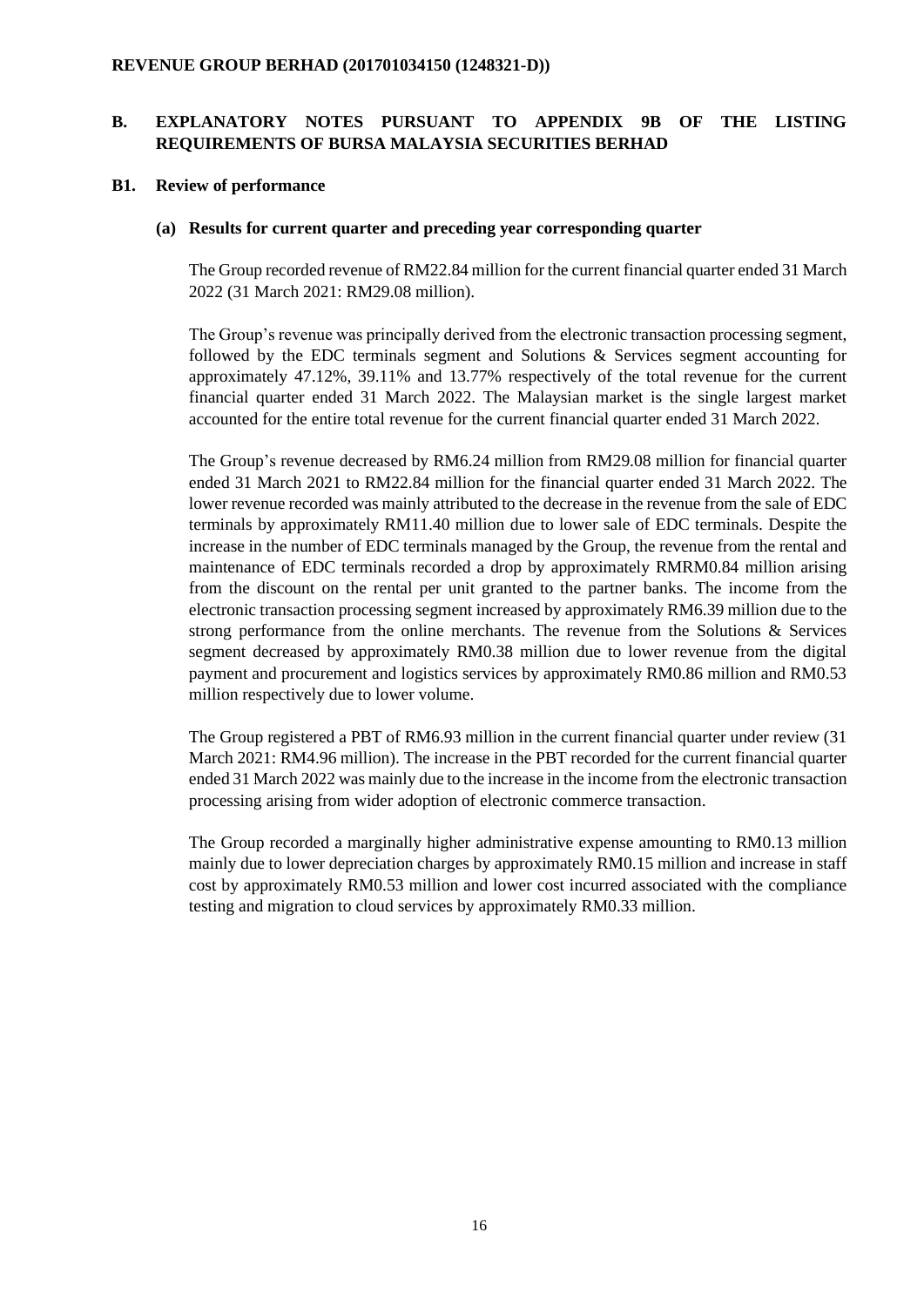### **B1. Review of performance (Cont'd)**

### **(b) Results for financial period-to-date and preceding year corresponding period**

For the financial period-to-date, the Group recorded revenue of RM69.13 million (31 March 2021: RM69.41 million).

The Group's revenue was principally derived from the EDC terminals segment, followed by the electronic transaction processing segment and Solutions & Services segment accounting for approximately 44.64%, 37.58% and 17.78% respectively of the total revenue for the current financial period ended 31 March 2022. The Malaysian market is the single largest market accounted for the entire total revenue for the current financial quarter ended 31 March 2022.

The Group's revenue decreased marginally by RM0.28 million from RM69.41 million for financial period ended 31 March 2021 to RM69.13 million for the financial period ended 31 March 2022. The lower revenue recorded was mainly attributed to the lower income from the EDC terminals segment by approximately RM14.33 million due to lower sale of EDC terminals and discount on the rental per unit granted to the partner banks. The income from the electronic transaction processing segment increased by approximately RM12.74 million arising from the increase in the transaction processing value. The revenue from the Solutions & Services segment increased by approximately RM1.31 million due to higher revenue from digital payments services by approximately RM0.79 million due to higher volume and IT solutions & services increased by approximately RM1.60 million due to the completion and the recognition of milestone billing with regards to the development of payment security platforms.

The Group registered a PBT of RM19.40 million in the current financial period under review (31 March 2021: RM13.54 million). The increase in the PBT recorded for the current financial period ended 31 March 2022 was mainly due increase the income from the electronic transaction processing due to the wider adoption of e-commerce transaction.

The Group recorded a higher administrative expense amounting to RM2.33 million mainly due to higher depreciation charges by approximately RM1.48 million, increase in the staff cost by approximately RM1.01 million and lower cost incurred associated with the compliance testing and migration to cloud services by approximately RM0.23 million.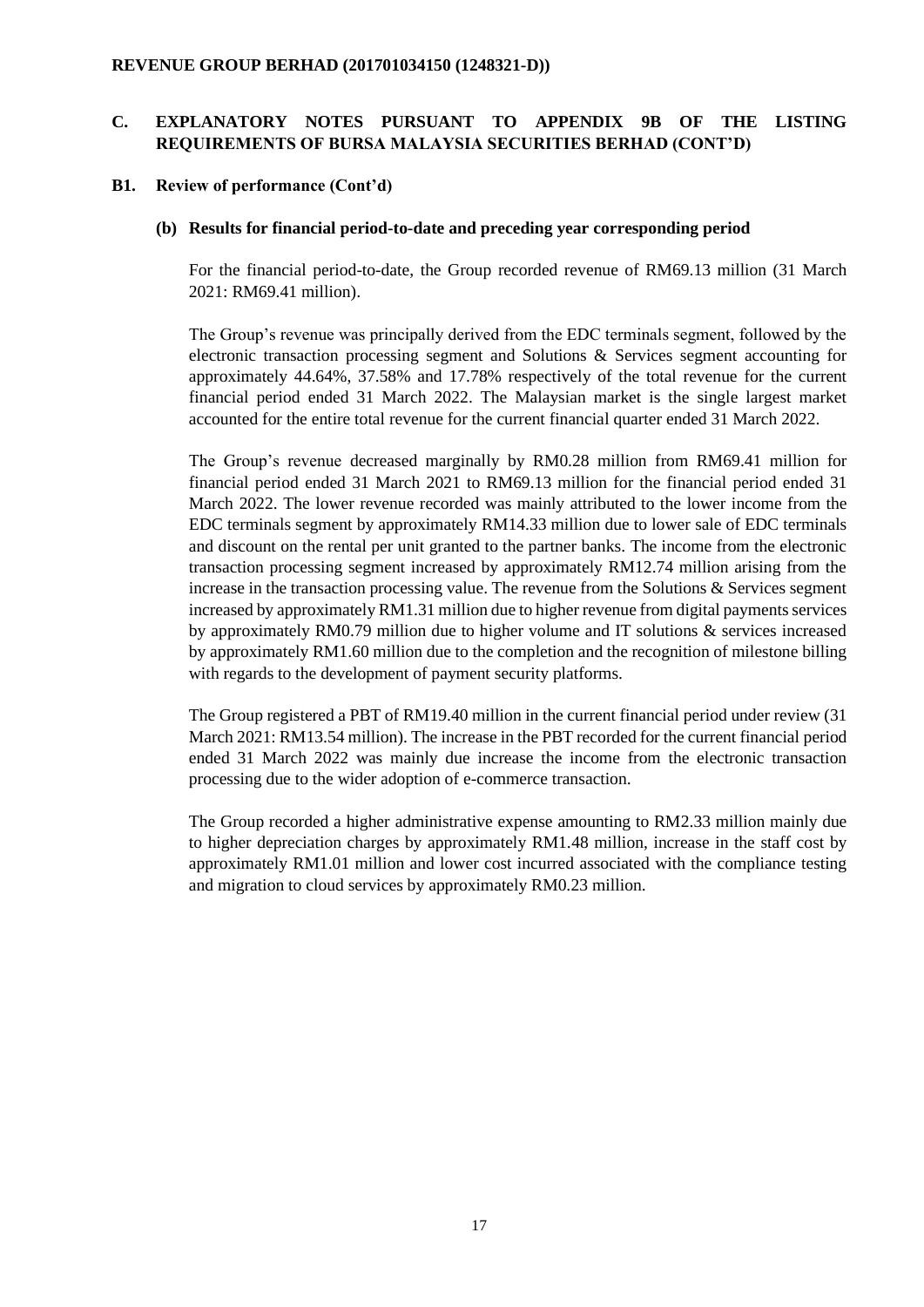## **B. EXPLANATORY NOTES PURSUANT TO APPENDIX 9B OF THE LISTING REQUIREMENTS OF BURSA MALAYSIA SECURITIES BERHAD (CONT'D)**

#### **B2. Comparison with immediate preceding quarter's results**

|            |               | <b>3-MONTH ENDED</b> |               | <b>CHANGES</b> |
|------------|---------------|----------------------|---------------|----------------|
|            | 31.03.2022    | 31.12.2021           |               |                |
|            | <b>RM'000</b> | <b>RM'000</b>        | <b>RM'000</b> | $\frac{6}{6}$  |
| Revenue    | 22,844        | 27.443               | (4,599)       | $(16.8\%)$     |
| <b>PBT</b> | 6,934         | 7.159                | (225)         | $(3.1\%)$      |

For the current financial quarter ended 31 March 2022, the Group recorded a lower revenue by approximately RM4.60 million, mainly attributed to the decrease in the revenue from the sale of EDC terminals by approximately RM5.49 million but was mitigated by the higher income from the electronic transaction processing increased by approximately RM1.84 million and higher income from the rental and maintenance of EDC terminals by approximately RM0.17 million.

For the current financial quarter ended 31 March 2022, despite a drop in the revenue, the Group recorded a marginally lower PBT by approximately RM0.23 million as compared to RM7.16 million in the immediate preceding financial quarter ended 31 December 2021 mainly attributed to the change in the higher contribution from the electronic transaction processing segment.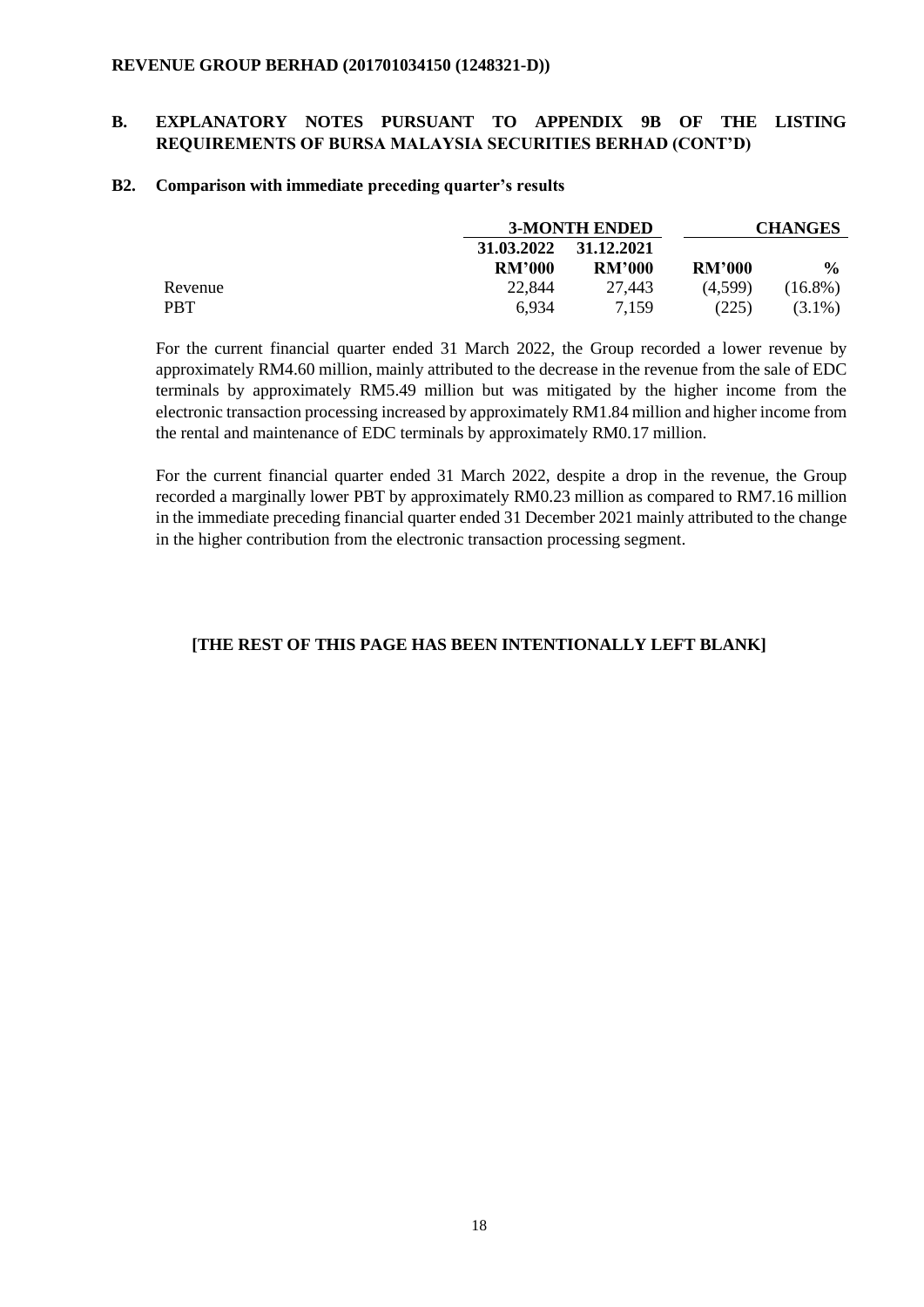## **B3. Prospects and outlook**

The Group has put in place a series of future plans as follows:

(a) Expansion of our electronic payment network

Our Group is continuously looking to expand our electronic payment network in Malaysia and will continue to purchase and deploy additional new digital payment terminals with the capability to accept payment cards and Quick Response ("**QR**") Payment. The Group is currently working with our partner banks on the development, testing and certification on the new digital payment terminals, which will be rolled out and deployed to the market in various stages. Besides that, the Group is also working closely with different e-wallet issuers to bring the payment acceptance into digital payment terminals.

(b) Regional expansion

Our businesses are predominantly concentrated in Malaysia. As part of our future business expansion, the Group initially intend to expand to ASEAN market and we have identified two (2) potential countries for our regional expansion, namely Myanmar and Cambodia.

However, due to the outbreak of Corona Virus Disease 2019 ("**COVID-19**"), the intended business plan was halted due to the lockdown of borders which impede the Group from travelling to Myanmar and Cambodia to set up its infrastructure and operations team. The Group has decided to temporary halt all regional business expansion until and upon the improvement of the pandemic. As the regional countries are slowly opening up the borders and receiving visitors, the Group will re-visit the regional expansion plan.

(c) Enhancement of revPAY and expansion of IT team

As IT forms the backbone and is an integral part of our business operations, it is crucial for our Group to continuously enhance, upgrade and maintain the scalability of our revPAY platform and its related software and systems to support our business expansion and technology advancement. The Group is continuously on the lookout for IT talent to expand our IT personnel.

(d) Value-added solutions and services

The acquisition of Wannapay Sdn Bhd (formerly known as Scanpay Sdn Bhd) ("**WannaPay**"), Wannatalk Malaysia Sdn Bhd ("**Wannatalk**"), as well as Vsure will enable the Group to provide additional value-added solutions and services to our customers which will complement the Group's existing business and provide a more robust Business-to-Business-Consumer ("**B2B2C**") solution.

(e) Research & Development ("**R&D**")

Our Group continuously researching and developing more electronic solutions to be integrated with our revPAY. Such solutions will enable our customers to digitalise loyalty programme, rewards redemption, discount coupons and gift cards, bill payment, purchase of on-demand insurance, goods pick up via our digital payment terminals and via our WannaPay e-wallet. Our Group is also researching and developing issuing technology encompassing issuing payment security by leveraging on artificial intelligence to enhance the payment security features.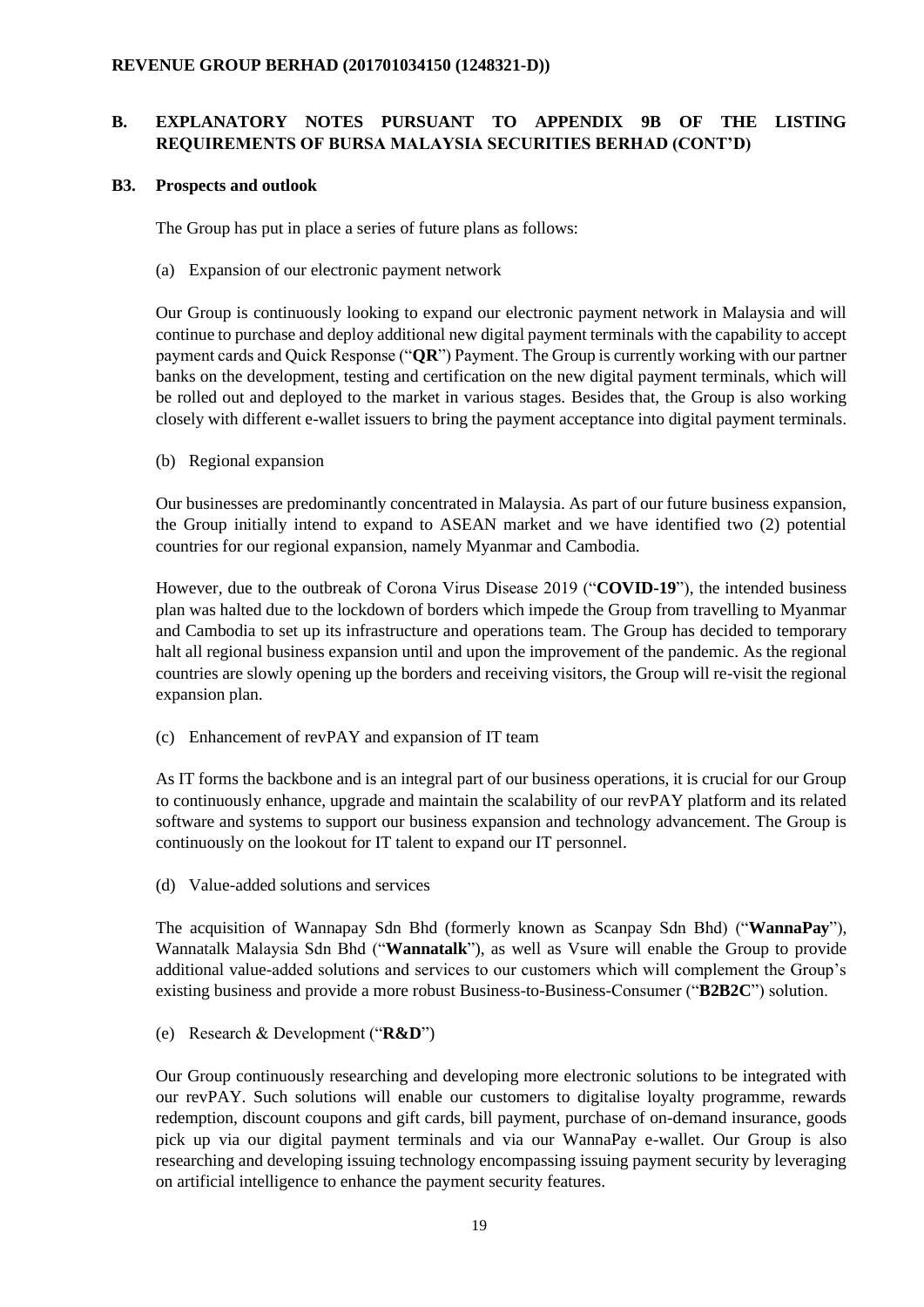### **B3. Prospects and outlook (Cont'd)**

On 24 January 2022, Bank Negara Malaysia ("**BNM**") launched a five-year Financial Sector Blueprint 2022-2026 ("**Financial Blueprint**") with the vision and strategies for the development of Malaysia's financial sector and would anchor its effort to promote a financial system that would secure long-term growth planetary health and shared prosperity. Amongst the key strategies, BNM will support industry-led strategies and efforts for digital payments adoption and to sustain the momentum of digital payments adoption and development, as well as support the broader national aspirations for digital payments under Malaysia Digital Economy Blueprint ("**MyDigital Blueprint**"), which was launched on 19 February 2021, with the federal and state agencies playing a pivotal role to adopt cashless payments.

(*Source: Financial Sector Blueprint 2022-2026, dated 24 January 2022)*

Under the MyDigital Blueprint, the Government had devised multiple strategic thrusts to transform Malaysia into a digitally-driven, high income nation and a regional leader in digital economy. Amongst the key thrusts is to drive digital transformation in the public sector with an aim to have all ministries and agencies to provide cashless payment option by 2022 in creating behavioural shifts towards greater digital adoption, as well as accelerate the National Digital Identity ("**NDI**") implementation by 2025 to improve security, service delivery and convenience to ensure online transactions are performed in a flexible and secure digital environment. Other aspects of the MyDigital Blueprint are to boost the economic competitiveness through digitalisation with the aim to enable 800,000 micro small and medium enterprises ("**MSMEs**") to adopt digitalisation by 2025 and create an inclusive digital society by promoting electronic payment onboarding programme for both merchants and consumers towards a cashless society with an aim to achieve 400 electronic payment transaction made per capita by 2022.

(*Source: Malaysia Digital Economy Blueprint, dated 19 February 2022)*

Against the above backdrop, BNM will continue to play a key role by regulating and supervising industry players in order to maintain confidence and promote the safety, efficiency, reliability and integrity of payment services. In 2021, BNM had focused its oversight activities on few key risk areas, amongst other, payment fraud. It had also reviewed several policies aimed at enhancing the safety and efficiency of payment services while strengthening user protection and public confidence, as well as ensuring the cost of accepting payment cards continues to remain fair and reasonable and strengthening of merchants' ability to manage payment card acceptance cost. *(Source: BNM Annual Report 2021)*

The Government of Malaysia had on 24 March 2022 announced the reopening of Malaysia's International borders for travellers from all countries with effect from 1 April 2022 as part of the plan to transition to the endemic. The arrival of international travellers to Malaysia in the near future will help spur the spending in the country. However, the on-going geo-political tensions in the Eastern Europe have resulted in the global and local economy to continue to linger in uncertainty.

Premised on the above, the Group has embarked on a series of business strategies and future plans, however, the Board is cautious on the lingering impact of the COVID-19 pandemic and the on-going tensions in Eastern Europe and will continue to manage the Group's business with vigilance during this uncertain period.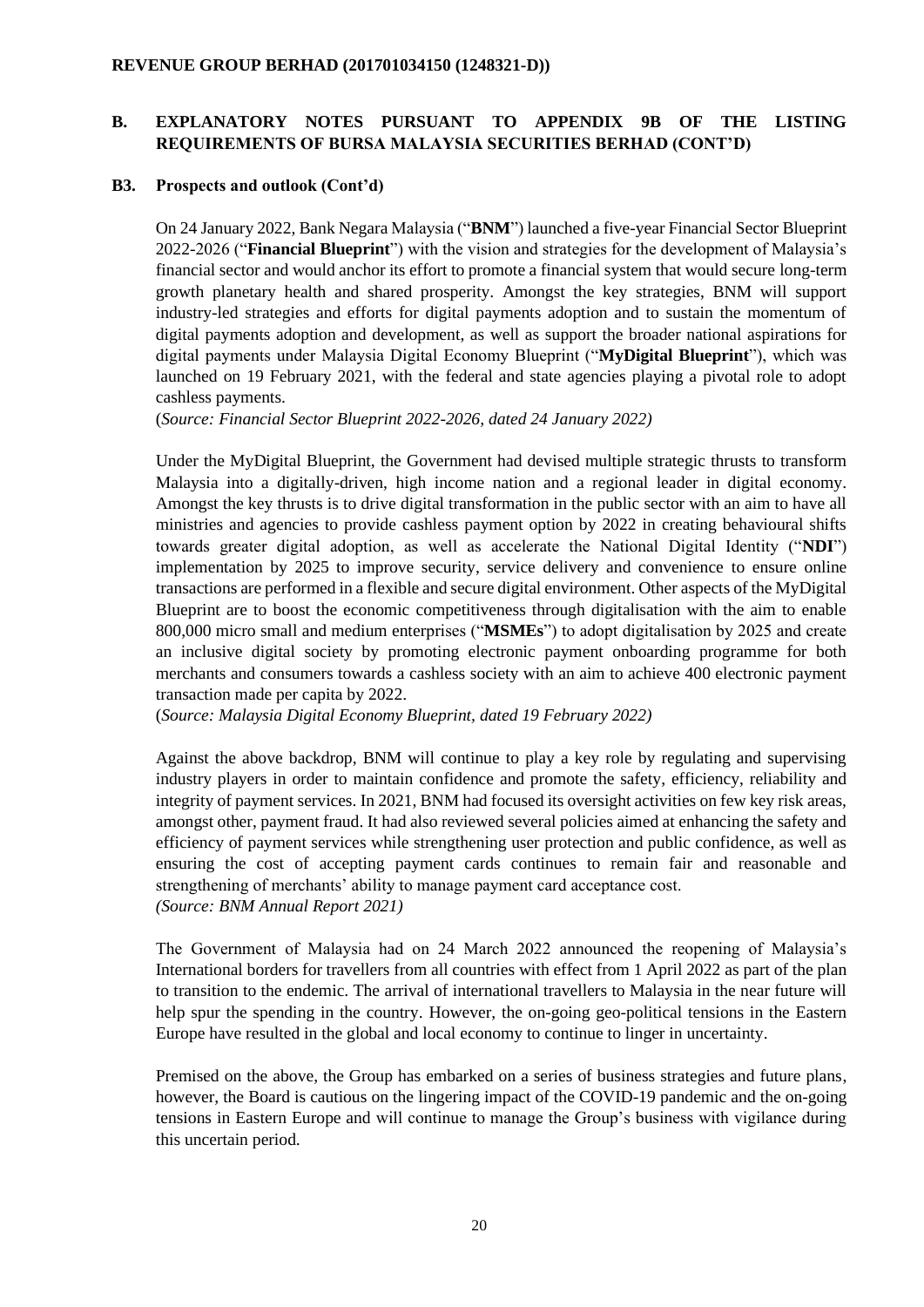### **B4. Profit forecast or profit guarantee**

The Group did not issue any profit forecast or profit guarantee during the current financial quarter under review.

## **B5. Status of corporate proposals**

Save as disclosed in A11 and below, there were no corporate proposals undertaken but not completed as at the date of this interim financial report.

### **B6. Income tax expenses**

|                                             |                                     | <b>3-MONTH ENDED</b>        |                                     | PERIOD-TO-DATE              |
|---------------------------------------------|-------------------------------------|-----------------------------|-------------------------------------|-----------------------------|
|                                             | $31.03.2022^{(1)}$<br><b>RM'000</b> | 31.03.2021<br><b>RM'000</b> | $31.03.2022^{(1)}$<br><b>RM'000</b> | 31.03.2021<br><b>RM'000</b> |
| Current tax expense<br>Deferred tax expense | 2,140                               | 1,044                       | 5,183                               | 2,915                       |
| <b>Total tax expense</b>                    | 2,140                               | 1,044                       | 5,183                               | 2,915                       |
| Effective tax rate $(\%)$                   | $30.86^{(2)}\%$                     | 21.06%                      | 26.71%                              | 21.52%                      |

## **Notes:**

- (1) Income tax expense is recognised based on management's best estimate.
- (2) The Group's effective tax rate for the individual quarter and period-to-date is higher due to the expiry of the pioneer status granted by Malaysian Investment Development Authority under the provisions of the Promotion of Investment Act 1986 on 12 July 2021.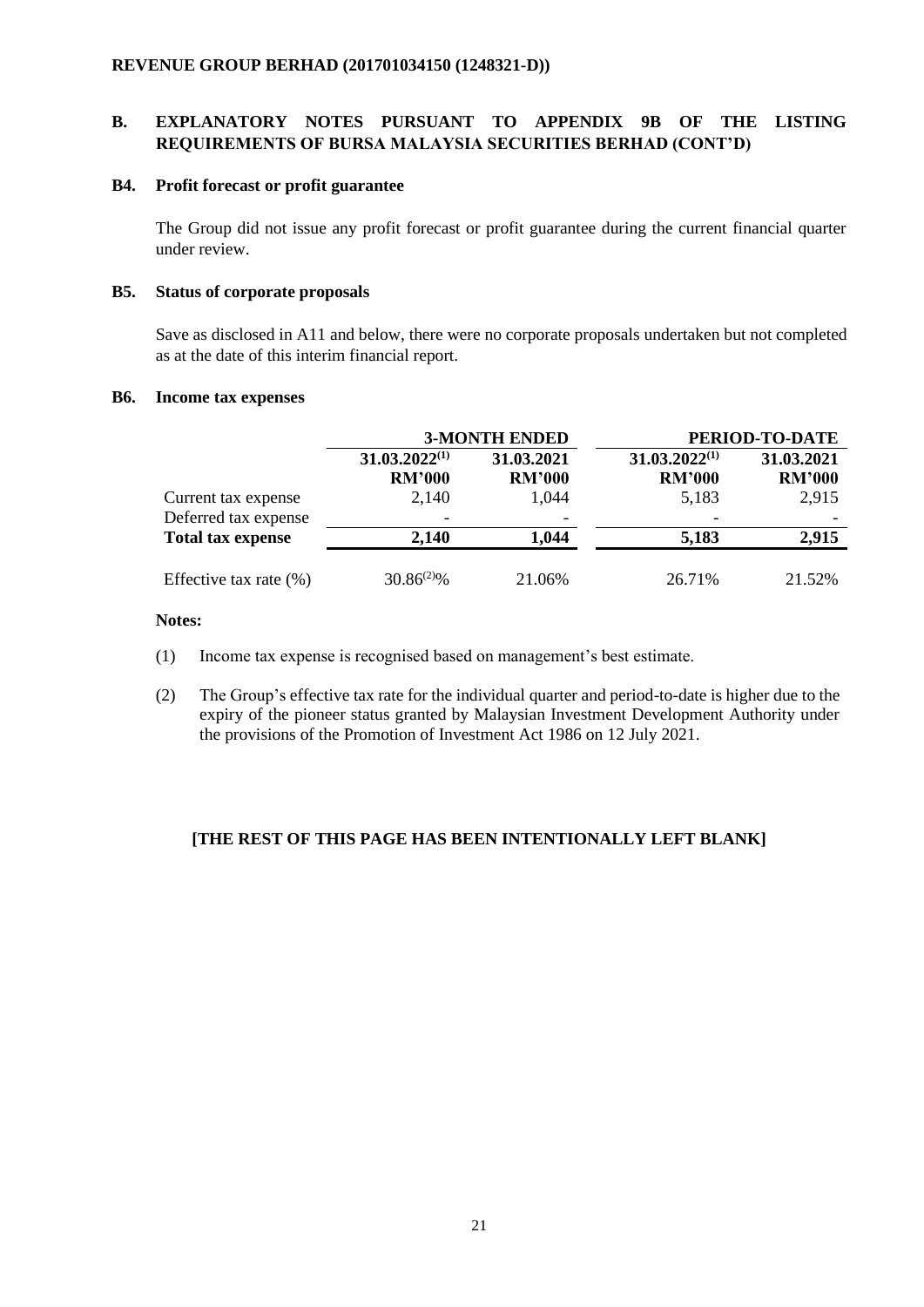### **B7. Utilisation of proceeds**

### **(a) Utilisation of proceeds from the IPO**

Based on the IPO Price, the gross proceeds arising from the public issue amounting to RM20.61 million is intended to be utilised in the following manner:-

**Estimated** 

| <b>Details of utilisation</b>                           | <b>Proposed</b><br>Utilisation $(1)$ | <b>Revised</b><br><b>Utilisation</b> | Actual<br><b>Utilisation</b> | <b>Balance</b><br><b>Utilisation</b> | timeframe<br>for<br>utilisation<br>upon listing | <b>Revised</b><br>timeframe<br>for<br>utilisation $^{(2)}$ |
|---------------------------------------------------------|--------------------------------------|--------------------------------------|------------------------------|--------------------------------------|-------------------------------------------------|------------------------------------------------------------|
|                                                         | <b>RM'000</b>                        | <b>RM'000</b>                        | <b>RM'000</b>                | <b>RM'000</b>                        |                                                 |                                                            |
| Capital expenditure                                     | 8,100                                | $9,129^{(3)}$                        | (9,129)                      | ٠                                    | 24 months                                       | 12 months                                                  |
| Enhancement of<br>revPAY and<br>expansion of IT<br>team | 4,040                                | 4,040                                | (4,040)                      | $\qquad \qquad -$                    | 24 months                                       |                                                            |
| Repayment of bank<br>borrowings                         | 2,500                                | 2,500                                | (2,500)                      |                                      | 3 months                                        |                                                            |
| Business expansion                                      | 1.500                                | $471^{(3)}$                          | (471)                        |                                      | 24 months                                       |                                                            |
| Working capital                                         | 1,773                                | 1.773                                | (1,773)                      | $\qquad \qquad -$                    | 24 months                                       |                                                            |
| Listing expenses                                        | 2,700                                | 2,700                                | (2,700)                      | -                                    | Immediately                                     |                                                            |
|                                                         | 20,613                               | 20,613                               | (20,613)                     |                                      |                                                 |                                                            |

Notes:

- 1. The utilisation of proceeds as disclosed above should be read in conjunction with the Prospectus of the Company dated 11 June 2018.
- 2. From 7 July 2021.
- 3. The Company intends to utilise RM1.03 million of the proceeds to purchase approximately 1,500 new digital EDC Terminals with the capability to accept QR payments to increase the Company's deployment of EDC terminals over a 12 months period.

#### **(b) Utilisation of proceeds from the private placement (Special Issue)**

The gross proceeds arising from the Special Issue amounting to RM58.49 million is intended to be utilised in the following manner:- **Estimated** 

| <b>Details of utilisation</b>                        | <b>Proposed</b><br><b>Utilisation</b> | <b>Actual</b><br><b>Utilisation</b> | <b>Balance</b><br><b>Utilisation</b> | <b>Estimated</b><br>timeframe<br>for<br>utilisation<br>upon listing |
|------------------------------------------------------|---------------------------------------|-------------------------------------|--------------------------------------|---------------------------------------------------------------------|
|                                                      | <b>RM'000</b>                         | <b>RM'000</b>                       | <b>RM'000</b>                        |                                                                     |
| Capital expenditure                                  | 44,968                                | (39, 236)                           | 5,732                                | 24 months                                                           |
| Enhancement of<br>revPAY and<br>expansion of IT team | 8,670                                 | (6,799)                             | 1.871                                | 24 months                                                           |
| Working capital                                      | 3.399                                 | (3,049)                             | 350                                  | 24 months                                                           |
| Expenses in relation to<br>the Special Issue         | 1,450                                 | (618)                               | 832                                  | Immediately                                                         |
|                                                      | 58,487                                | (49,702)                            | 8,785                                |                                                                     |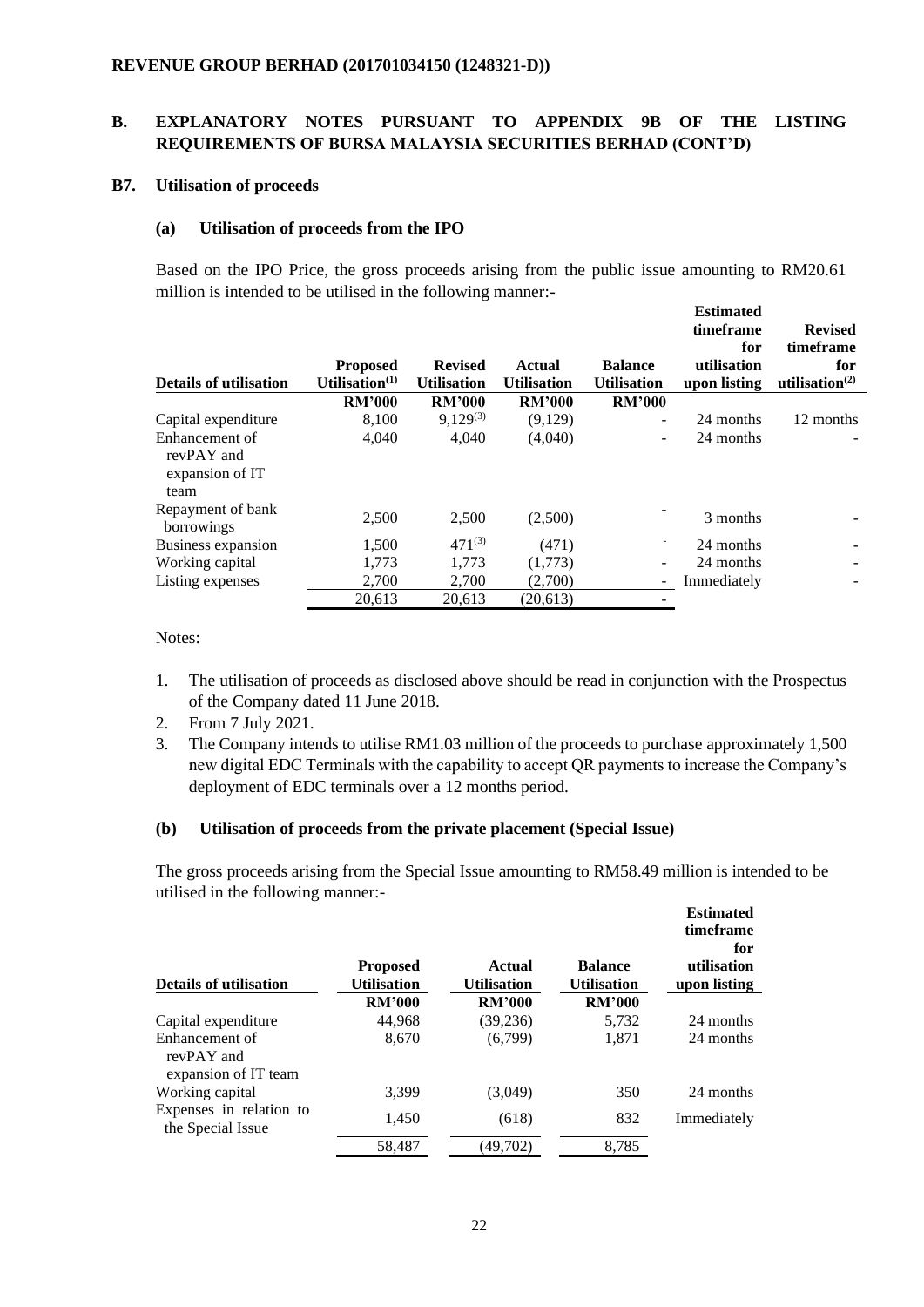### **B8. Bank borrowings**

The Group's bank borrowings were as follows:

|                              | <b>UNAUDITED</b> | <b>UNAUDITED</b> |  |
|------------------------------|------------------|------------------|--|
|                              | As at            | As at            |  |
|                              | 31.03.2022       | 31.03.2021       |  |
|                              | <b>RM'000</b>    | <b>RM'000</b>    |  |
| <b>Current:</b>              |                  |                  |  |
| Lease liabilities            | 542              | 922              |  |
| Term loans                   | 489              | 215              |  |
| Bank overdraft               | 121              | 564              |  |
|                              | 1,152            | 1,701            |  |
| Non-current:                 |                  |                  |  |
| Lease liabilities            | 563              | 685              |  |
| Term loans                   | 44,368           | 4,984            |  |
|                              | 44,931           | 5,669            |  |
| <b>Total bank borrowings</b> | 46,083           | 7,370            |  |

All the Group's borrowings are denominated in Ringgit Malaysia.

## **B9. Material litigation**

There were no material litigation involving the Group as at 31 March 2022.

## **B10. Dividend**

The Board of Directors does not recommend any dividend for the current financial quarter under review.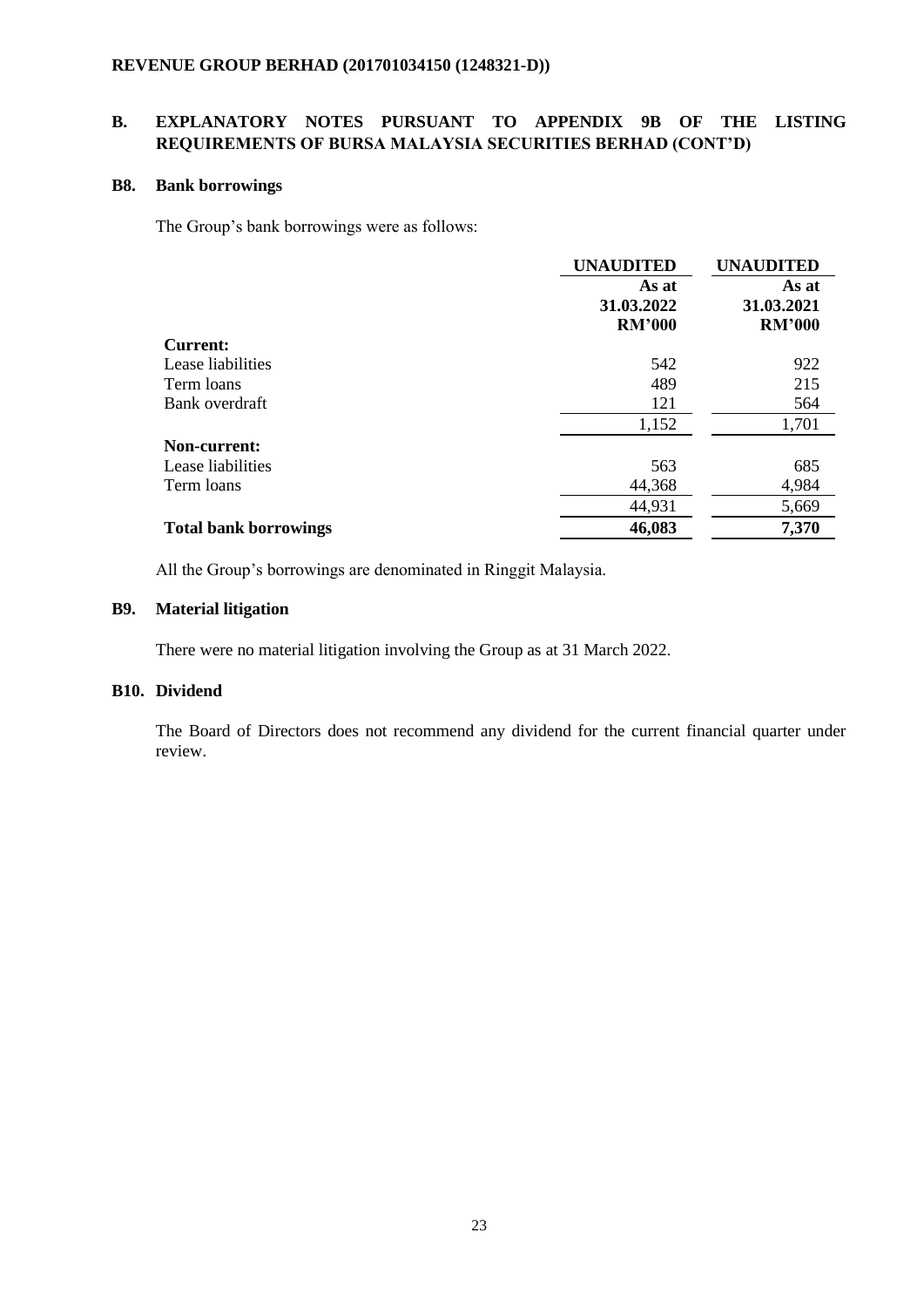### **B11. Earnings per share**

The basic earnings per share ("**EPS**") are calculated by dividing the profit for the period attributable to owners of the Company by weighted average number of ordinary shares of the Company during the financial period as follows:

|                                                      | <b>3-MONTH ENDED</b> |            | PERIOD-TO-DATE |            |
|------------------------------------------------------|----------------------|------------|----------------|------------|
|                                                      | 31.03.2022           | 31.03.2021 | 31.03.2022     | 31.03.2021 |
| Profit attributable to owners of the                 |                      |            |                |            |
| Company (RM'000)                                     | 4,656                | 3,712      | 12,674         | 9,858      |
| <b>Basic EPS</b>                                     |                      |            |                |            |
| Weighted average number of<br>ordinary shares ('000) | 465,925              | 420,362    | 463,239        | 402,569    |
| Basic EPS (sen)                                      | 1.00                 | 0.88       | 2.74           | 2.45       |

The diluted EPS are calculated by dividing the profit for the period attributable to owners of the Company by weighted average number of shares that would have been in issued upon full exercise of the remaining warrants:

|                                                          | <b>3-MONTH ENDED</b> |            | PERIOD-TO-DATE |            |
|----------------------------------------------------------|----------------------|------------|----------------|------------|
|                                                          | 31.03.2022           | 31.03.2021 | 31.03.2022     | 31.03.2021 |
| Profit attributable to owners of the<br>Company (RM'000) | 4,656                | 3,712      | 12,674         | 9,858      |
| <b>Diluted EPS</b>                                       |                      |            |                |            |
| Weighted average number of<br>ordinary shares ('000)     | 622,553              | 422,003    | 619,868        | 404,211    |
| Diluted EPS $(\text{sen})^{(1)}$                         | 0.75                 | 0.88       | 2.04           | 2.44       |

### **Note**:

(1) Diluted EPS of the Company for the individual quarter and period-to-date ended 31 March 2022 is calculated based on the weighted average number of ordinary shares in issue of 622,553,052 and 619,867,914 respectively, adjusted for number of shares under warrants.